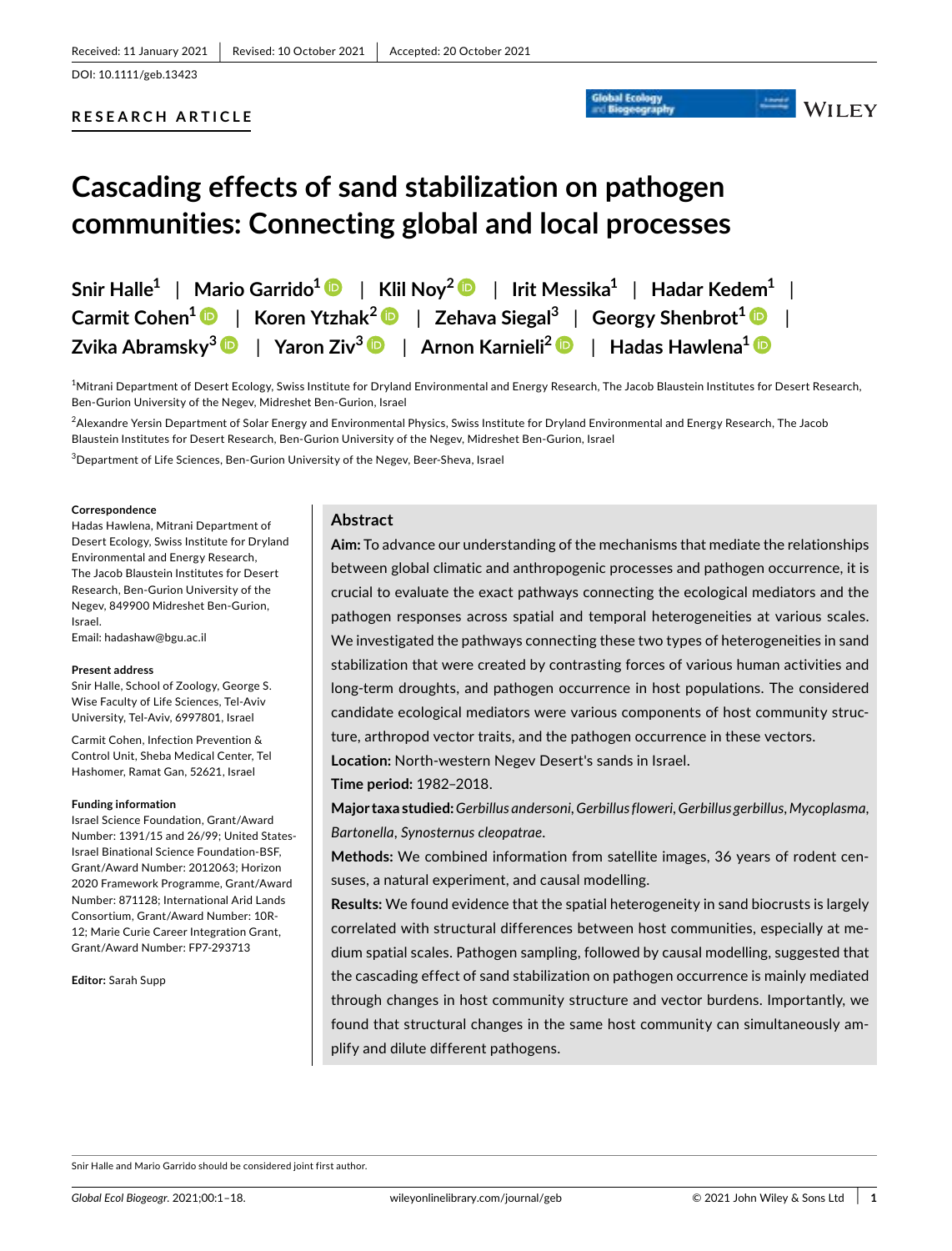**Main conclusions:** These findings suggest that global processes can translate into local processes, where the importance of the mediation effects depend on the magnitude of environmental heterogeneity. These mediation effects can benefit some organisms while adversely affecting others.

#### **KEYWORDS**

anthropogenic changes, biodiversity–disease relationship, cascading effect, causal modelling, climate, dilution effect, global and local processes, remote sensing, sand stabilization, scales

# **1** | **INTRODUCTION**

Climatic and anthropogenic processes, such as habitat degradation, land use, and species introductions, greatly contribute to the rise of emerging infectious diseases over time (Jones et al., 2008). The global impacts of the recent outbreaks of Covid-19, Ebola, Lassa fever, SARS, and H1N1 influenza highlight the need to improve our understanding of the processes that affect pathogen occurrence. This task is challenging because the effects of global processes on the local processes that determine disease risk are mainly indirect and mediated by various ecological factors (hereafter, ecological mediators, e.g., Johnson et al., 2015; Jones et al., 2008; Titcomb et al., 2019). Therefore, identifying these ecological mediators is crucial for understanding the full impact of global processes on disease risk for wildlife and humans.

Many experiments have highlighted a suite of environmental conditions, host characteristics, and pathogen characteristics as candidate ecological mediators (e.g., Griffiths et al., 2015; Halliday, Heckman, et al., 2020; Hoverman et al., 2011; Liu et al., 2018). In these experiments, pathogen responses are quantified as a function of a single or several manipulated factors, such as abiotic conditions, resources, host community structure, host characteristics, and coinfecting pathogens. Epidemiological surveys are used to complement these studies by quantifying the relative importance of multiple factors (e.g., Borremans et al., 2011; Giraudoux et al., 2013; Tersago et al., 2011). Surveys range from the sampling of a single host population in a particular season and site (e.g., cross-sectional survey in Cohen, Einav, et al., 2015) to tracking global host communities over decades (Deyle et al., 2016; Jousimo et al., 2014; Neerinckx et al., 2008). However, owing to the challenges associated with human, wild host, and pathogen sampling, as well as to the network complexity of interactions, each survey is often conducted at a single scale, across either space or time, and only rarely across heterogeneity types, multiple scales, or both (e.g., Cohen, Einav, et al., 2015; Haas et al., 2016).

To advance our understanding of the mechanisms that mediate the relationships between the global processes and pathogen occurrence, it is crucial to evaluate the exact pathways connecting these ecological mediators and pathogen occurrence across both types of heterogeneity at various scales (Plowright et al., 2008). Revealing the exact pathways is essential as each pathway may lead to a different

pathogen response. For example, a causal analysis indicated that spillover of sudden oak death from California bay laurel, the main reservoir species, to oaks increases with reservoir density but decreases with the trees' species diversity (Dillon & Meentemeyer, 2019), suggesting that controlled removal of reservoir trees may reduce oak infection, while prescribed fire may amplify it. Likewise, considering just one type of heterogeneity at a single scale may either overlook or overemphasize scale-dependent mechanisms (e.g., Haas et al., 2016; Magnusson et al., 2020).

The level of sand stabilization is an important feature of sandy habitats (Tsoar, 2004). Its spatial and temporal heterogeneities play vital roles in shaping natural communities (e.g., Bird et al., 2017; Zhang et al., 2005). Sand stabilization heterogeneities are attributed to abiotic conditions, mainly wind power, precipitation, and topography, and their interrelated biotic factors, namely biocrust levels and vegetation patterns (Danin, 1991; Tsoar, 2004). Interestingly, the latter biotic factors feed back into the system, by modifying the soil properties, protecting it from water and wind erosion, and by increasing the soil moisture, resulting in soil stabilization (Belnap et al., 2016). In addition, accumulated evidence suggests that anthropogenic activity, which modifies the biotic components of sand stabilization, significantly influences this variability. Some human activities, such as crop production, irrigation, gardening, and afforestation, are expected to amplify sand stabilization, whereas others, such as livestock grazing, excavation, mining activities, and motorized vehicle activity, may produce the opposite effect (Hermas et al., 2019; Li et al., 2018; Ma et al., 2017). To this end, there is a growing interest in the implications of sand stabilization changes around the world and how they may affect ecosystem function (Reed et al., 2019). Here, we investigate the pathways connecting the spatial and temporal heterogeneities in sand stabilization and pathogen occurrence in the blood of wild psammophilous rodents.

Rodent communities in the sands of Israel's north-western Negev Desert offer natural experimental conditions to examine the pathways connecting multiple determinants of pathogen occurrence across both spatial and temporal heterogeneities in sand stabilization at various scales. There are several reasons why this system offers an ideal study opportunity. First, this region is characterized by remarkable spatial and temporal heterogeneities at the level of sand stabilization that are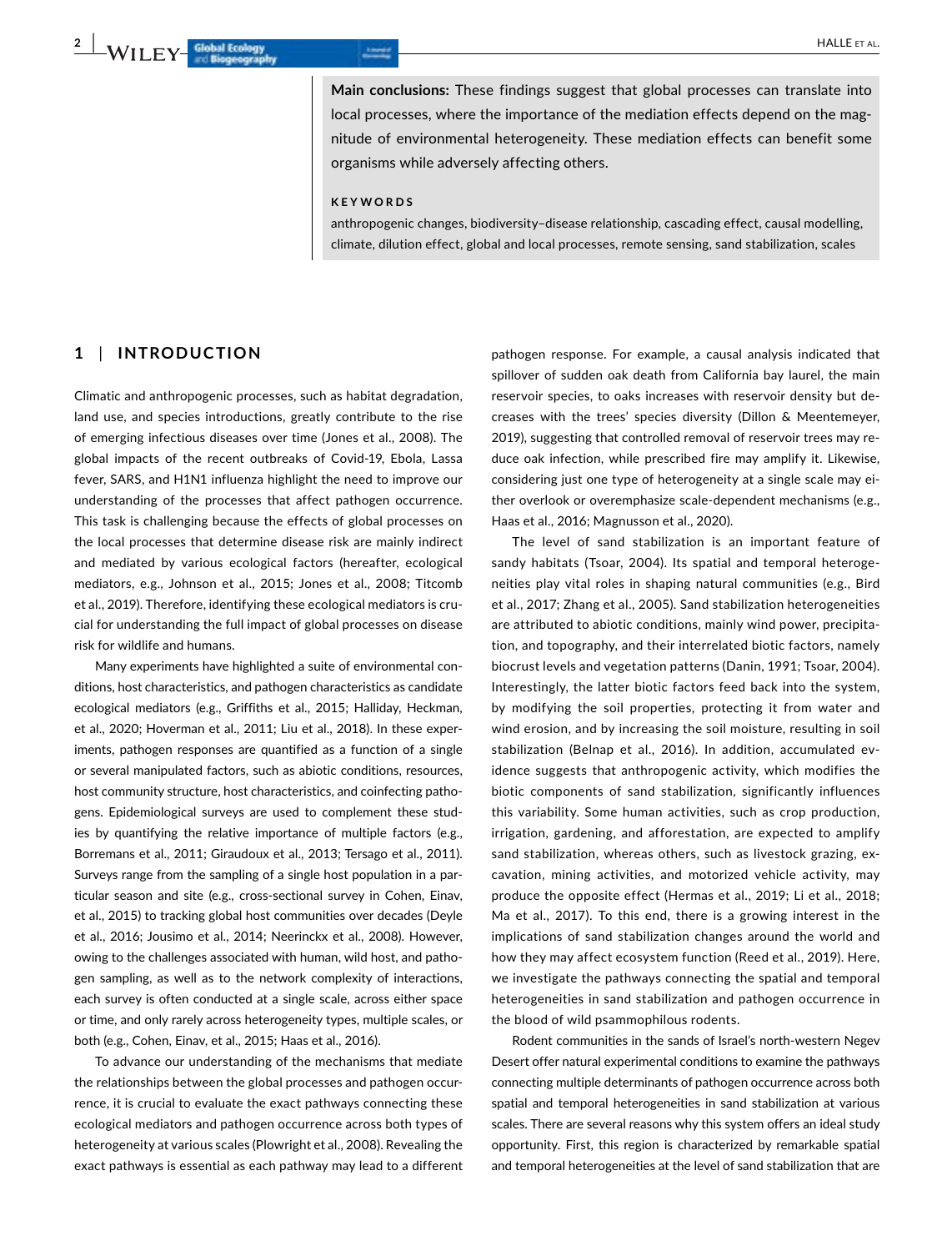the result of contrasting forces associated with climatic conditions and anthropogenic activity, both acting on the main biotic determinants of sand stabilization—biocrusts and vegetation (Amir et al., 2014; Qin et al., 2006; Figure 1a,b,). The closing of the border between Israel and Egypt led, on the Israeli side, to local cessation of grazing, which increased biocrust formation and, therefore, sand stabilization (e.g., Roskin et al., 2013). Ongoing agricultural activity has led to similar effects, whereas military training activity has replaced the grazers' trampling effects in part of the region. In addition, the increasing frequency of years with low precipitation, from the mid-1990s on, has led to long-term droughts that have resulted in vegetation cover reduction (Siegal et al., 2013).

Second, these sandy areas are characterized by remarkable spatial and temporal variabilities in rodent community structure, which are mainly composed of various assemblages of three resident species, *Gerbillus andersoni* (de Winton, 1920), *Gerbillus floweri* (Thomas, 1919; previously considered as *Gerbillus pyramidum* in a broad sense), and *Gerbillus gerbillus* (Olivier, 1801) (Supporting Information Appendix S1). These psammophilous communities range from those dominated by mainly one species (*G*. *andersoni* or *G. floweri*), through two-species (*G*. *andersoni* and *G. floweri* or *G. floweri* and *G. gerbillus*) to three-species communities (Figure 1a–c). Observations on the spatial distribution of these three species, combined with competition manipulations, suggest that they have a differential preference for the sand stabilization level (Supporting Information Table S1.1). This suggests that the variability in rodent community structure may be associated with the heterogeneity in sand stabilization. However, the relative contributions of biocrust and vegetation cover in determining these associations, the scale dependency of these associations, and the associations between the temporal heterogeneity in sand stabilization and the community structure are still unknown.

The third important feature of the model system is related to the pathogen community. The psammophilous rodent communities are dominated by two genera of blood-associated pathogenic bacteria, *Mycoplasma* and *Bartonella*. Both pathogens target their host's red blood cells, multiply within the vascular system, can be transmitted by flea vectors, and exhibit positive interspecific interactions (Cohen, Toh, et al., 2015; Eidelman et al., 2019). However, they are ecologically distinct, as *Mycoplasma* is mainly detected in *G. andersoni* rodents, and its main transmission route between hosts is direct, whereas *Bartonella*'s infection pattern of transmission mainly through fleas is similar among the three rodents (Cohen et al., 2018; Kedem et al., 2014; Morick et al., 2011). Thus, it is likely that these two pathogen groups are differently affected by environmental and host-related factors. Most importantly, while spatial and temporal variabilities in pathogen composition were documented among rodent communities (Cohen, Toh, et al., 2015; Gavish et al., 2014; Kedem et al., 2014; Figure 1b), there has been no attempt to connect these variabilities to the heterogeneity in sand stabilization.

Accordingly, we addressed two lines of questions:

1. Is variation in rodent (hereafter, 'host') community structure correlated with heterogeneity in sand stabilization levels, and

 **|** HALLE et al. **3**

do these correlations depend on the type (spatial or temporal) of heterogeneity and on its scale (Figure 1)?

2. Does the heterogeneity in sand stabilization result in changes in pathogen communities, and which factors mediate this effect?

Considering the first line of questions, based on the knowledge of the three host species' differential preferences for the sand stabilization level, we hypothesized that their community structures would be correlated with either the biocrust cover, the vegetation cover, or both. We also hypothesized that the strongest correlations would be found at local scales (i.e., the plot and the site scales in Figure 1d), since the home ranges of all three species lie within these scales (Supporting Information Table S1.1), whereas at larger scales (i.e., the regional scale in Figure 1d), species-specific differences in the global distribution pattern and dispersal potential (Supporting Information Table S1.1) may obscure these environmental effects (the 'speciessorting' paradigm in metacommunity theory; Leibold et al., 2004).

Considering the second line of questions, based on the knowledge of the ecological distinction between the two pathogen groups, we hypothesized a cascading effect of sand stabilization, through structural changes in host community, on the occurrence of the hostspecialist, *Mycoplasma*, and through the mediation of vector-related factors, on the occurrence of the opportunistic, vector-transmitted *Bartonella*. The suite of 13 predictions that establish the mechanistic foundation for the causal modelling analysis is summarized in Table 1 and Supporting Information Figure S5.8.

By combining remote sensing and geographical information system (GIS) procedures with data on host community structure across space and time, we found evidence that host communities respond to differences in biocrust levels. This response is related to the heterogeneity magnitude and, thus, is mainly manifested through differences between sites. Bacterial sampling, followed by causal modelling, further indicated that a cascading effect of sand stabilization on pathogen occurrence is mainly mediated through changes in host community structure and vector burdens. These results suggest that global processes, such as those amplifying the spatial heterogeneity in sand stabilization, may cascade into smaller scale processes, including those that determine disease risk in wild animals and humans.

# **2** | **MATERIALS AND METHODS**

**2.1** | **Question 1: is variation in host community structure correlated with heterogeneity in sand stabilization levels, and do these correlations depend on the type of heterogeneity and on its scale?**

## 2.1.1 | Study design

We combined multispectral remote sensing, GIS analyses, and data from 36 years of host censuses. First, we created three data subsets for the small, medium, and large spatial scales (Figure 1d);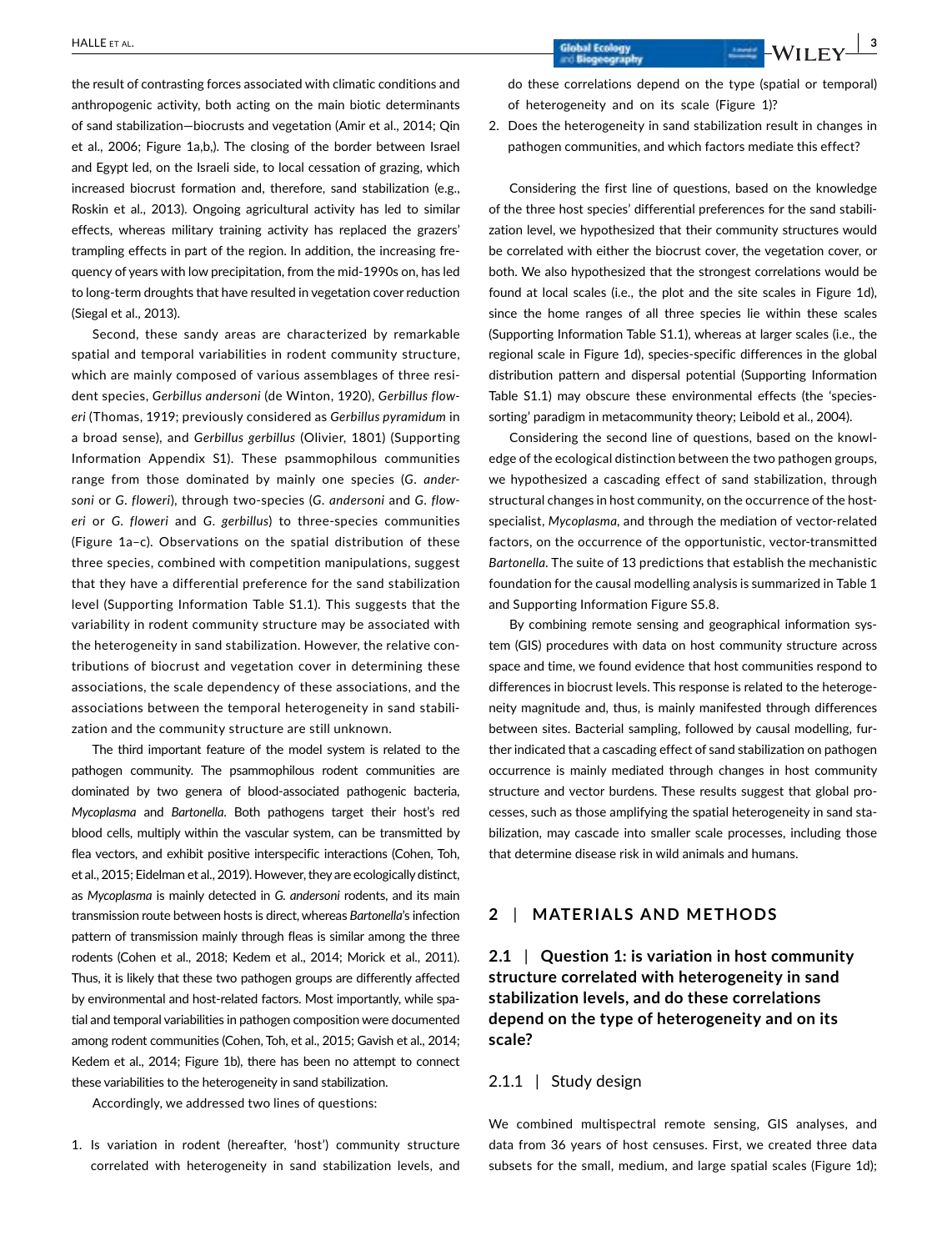

**FIGURE 1** Types and scales of heterogeneity in the study area and experimental design. (a) The study areas are located in the northwestern Negev Desert, Israel (red inset). (b) A cross-sectional field survey was conducted in 2011 to test the predictions of the cascading effect hypothesis (for addressing question 2; Table 1). The sampling of paired adjacent plots differing in the level of sand stabilization demonstrates the spatial heterogeneity in sand stabilization and the corresponding heterogeneity in host and pathogen community structure. Each circle represents a site containing two to three independent 0.01-km<sup>2</sup> plots. (c) Data compilation of the dominant species, *Gerbillus andersoni* (GA), *Gerbillus floweri* (GF), and *Gerbillus gerbillus* (GG), from 1949 to 2018, showing temporal heterogeneity in host community structure (Supporting Information Table S3.3). Note that the data from before 1982 were not included in the study's analyses as there were no available satellite images until then. (d) Three spatial scales—plot, site, and region—were used in the long-term host monitoring to quantify the correlations between the sand stabilization indicators and host community structure at different temporal scales (for addressing question 1).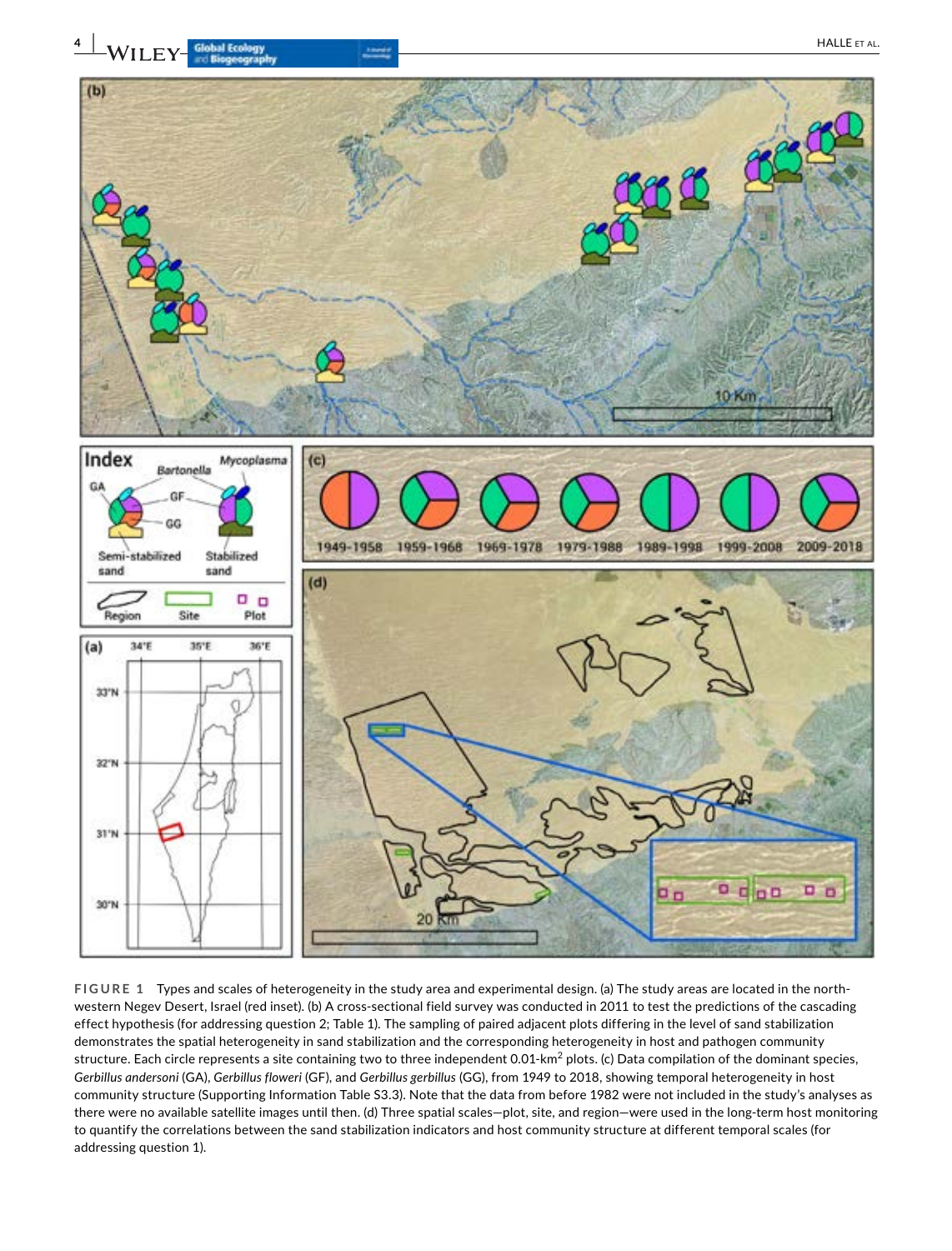**|** HALLE et al. **5**

**TABLE 1** Mechanistic foundations for the complete set of alternative cascading effects explored by causal modelling

|                                    | #              | Path                                   | Prediction                                                                                                                                                                                                                                                                                                            | Support?                                                                                 |
|------------------------------------|----------------|----------------------------------------|-----------------------------------------------------------------------------------------------------------------------------------------------------------------------------------------------------------------------------------------------------------------------------------------------------------------------|------------------------------------------------------------------------------------------|
| Host-related<br>hypotheses         | $\mathbf{1}$   | H1(A)                                  | The habitat preferences of the hosts lie on a sand stabilization<br>gradient, from the most sand-associated Gerbillus gerbillus to the<br>least sand-associated Gerbillus andersoni. Thus, we predicted a<br>positive correlation between sand stabilization and G. andersoni<br>proportion.                          | Support                                                                                  |
|                                    | $\overline{2}$ | H3ii (D); H2ii<br>(E); H2i<br>(F); H3i | Bartonella is an opportunist, and Mycoplasma is a G. andersoni-<br>specialist; thus, we predicted a positive correlation between<br>G. andersoni proportion and the presence of Mycoplasma in hosts<br>and vectors but no correlation with the presence of Bartonella in<br>them.                                     | Support only for<br>Mycoplasma in<br>vectors and hosts<br>and for Bartonella in<br>hosts |
|                                    | 3              | H4 (H)                                 | Vectors reproduce better on Gerbillus floweri than on G. andersoni<br>(Messika et al., 2017), and thus, we predicted a negative correlation<br>between G. andersoni proportion and vector burden.                                                                                                                     | Support                                                                                  |
|                                    | 4              | H5(G)                                  | Resource competition between the hosts is asymmetrical, with<br>G. floweri the superior competitor (Abramsky et al., 1990). Thus, we<br>predicted a positive correlation between G. andersoni proportion<br>and total host density.                                                                                   | No support                                                                               |
|                                    | 5              | H6(B)                                  | The three hosts are psammophilous, and thus, we predicted a negative<br>correlation between sand stabilization and total host density.                                                                                                                                                                                | No support                                                                               |
|                                    | 6              | H7i-ii                                 | Bartonella is mainly vector-transmitted, and Mycoplasma is mainly<br>directly transmitted, but the working assumption is that<br>Mycoplasma transmission occurs through G. andersoni hosts. Thus,<br>no direct correlations were predicted between the total host<br>density and the occurrence of the two pathogens. | Support                                                                                  |
|                                    | $\overline{7}$ | $H8$ (I)                               | Increased host density is expected to increase the chances for vector<br>transmission (Krasnov et al., 2002). Thus, we predicted a positive<br>correlation between host density and vector burden.                                                                                                                    | Support                                                                                  |
| Vector-related<br>hypotheses       | 8              | V3 (C); V1 (N)                         | Synosternus cleopatrae is specialized in sandy habitats (Krasnov<br>et al., 1999). Thus, we predicted a negative correlation between<br>sand stabilization and vector size or vector burden.                                                                                                                          | Support                                                                                  |
|                                    | 9              | $V2i-ii$                               | We predicted no correlation between the vector size and pathogen<br>occurrence.                                                                                                                                                                                                                                       | Support                                                                                  |
|                                    | 10             | V4i (J); V4ii                          | Bartonella is mainly vector-transmitted, and Mycoplasma is mostly not.<br>Thus, we predicted a positive correlation between vector burden<br>and Bartonella occurrence and no correlation with Mycoplasma<br>occurrence in host blood.                                                                                | Support                                                                                  |
| Pathogen-<br>related<br>hypotheses | 11             | P1i; P1ii (K)                          | Bartonella is mainly vector-transmitted, and Mycoplasma is mostly<br>not. Thus, we predicted a positive correlation between Bartonella<br>occurrences in vectors and host blood, and no correlation for<br>Mycoplasma.                                                                                                | No support                                                                               |
|                                    | 12             | P2i, P2ii (M)                          | Bartonella and Mycoplasma share resources within the vector<br>haemolymph and may affect the vector behaviour and physiology.<br>We thus predicted negative correlations between the occurrences<br>of the two pathogens therein.                                                                                     | <b>Weak support</b>                                                                      |
|                                    | 13             | P3i (L), P3ii                          | Bartonella clearance time by the host is reduced in Mycoplasma-<br>infected hosts, but the opposite effect does not occur (Eidelman<br>et al., 2019). Thus, we predicted a higher Bartonella occurrence in<br>Mycoplasma-infected hosts.                                                                              | Support                                                                                  |

*Note:* These 13 host-related (H), vector-related (V), and pathogen-related (P) predictions, which were based on previous knowledge of the model study system, were used to generate the saturated path analysis model (Supporting Information Figure S5.8), and their support by the data is indicated. 'Support' (in bold) indicates paths consistent with the prediction and appearing in at least one of the best models, and 'No support' indicates paths that are not consistent with the prediction or are not included in any of best models. Each prediction corresponds to one or several paths according to the codes ordered in Supporting Information Tables S5.6 and S5.7 and illustrated in Supporting Information Figure S5.8. The most influential paths are described in Figure 5 and Supporting Information Figure S5.9, and their codes are provided in parentheses.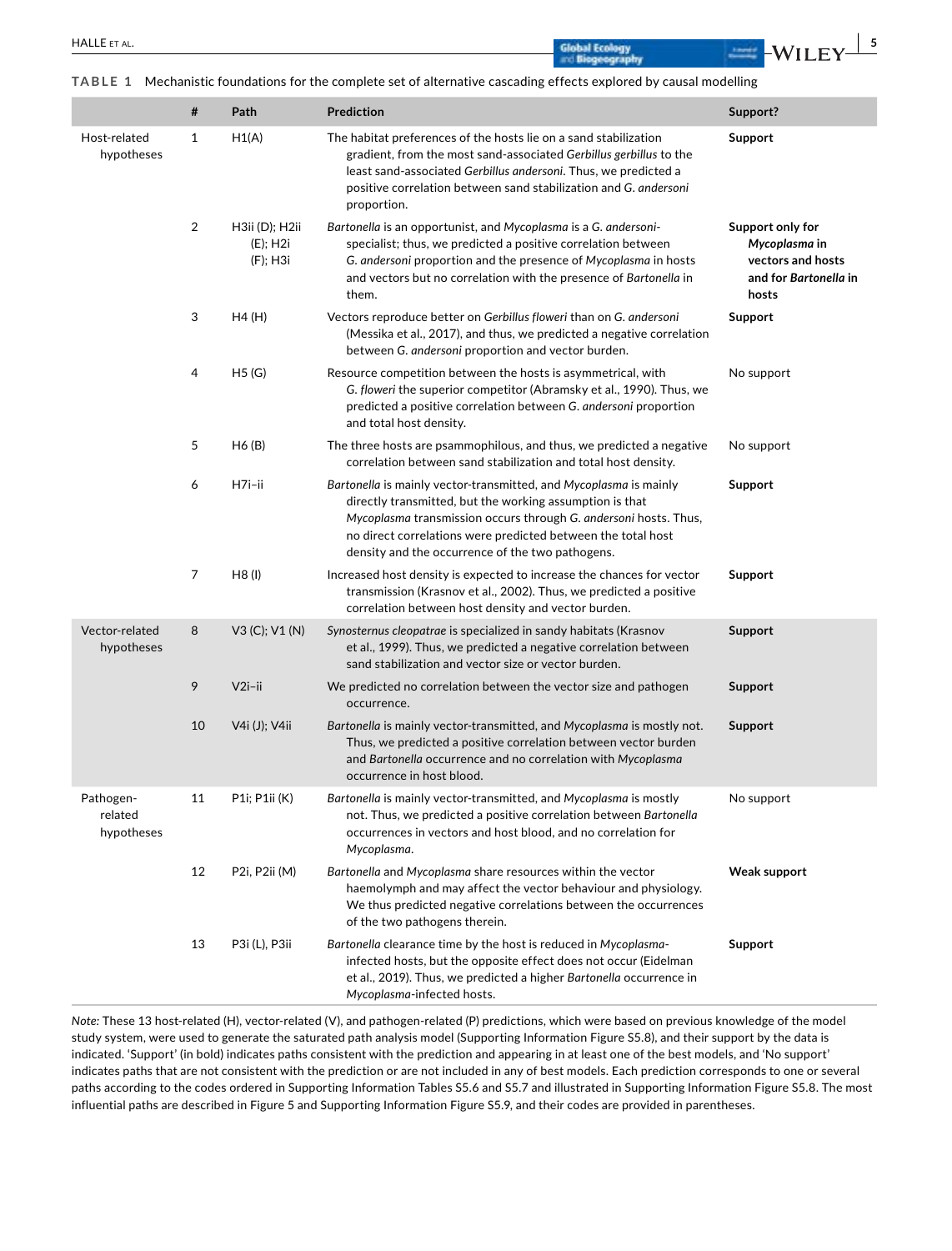**6 al. 1997 Clobal Ecology Cloud Coology Cloud Coology Cloud Coology Cloud Coology Cloud Coology Cloud Coology** 

each includes values from two sand stabilization indicators and host counts. These subsets were then used to produce the spatial heterogeneity and temporal heterogeneity datasets, in which the correlation coefficients—indicators for the effect size—between sand stabilization indices and the components of host community structure were calculated across spatial and temporal units, respectively. In each of these datasets, the correlation coefficients were calculated for different combinations of spatial and temporal scale units, which together allowed us to statistically test the dependency of the sand stabilization effect size on the indicator type, heterogeneity type, and its scales. The raw data are found at [https://doi.](https://doi.org/10.6084/m9.figshare.14847147) [org/10.6084/m9.figshare.14847147.](https://doi.org/10.6084/m9.figshare.14847147)

### 2.1.2 | Sand stabilization metrics

Following Karnieli (1997) and Huete (1988), we used two wellknown indices to quantify sand stabilization, namely the crust index (CI) and the soil-adjusted vegetation index (SAVI). These two components characterize, respectively, the main micro- and macro-biotic properties of sand stabilization (e.g., Danin, 1991; Danin et al., 1989; Tsoar, 2004). The CI indicates the spatial extension of the biocrusts, along with their density, while the SAVI values indicate the perennial vegetation. The sand stabilization index values were extracted from satellite images of the study area for the relevant polygons (i.e., plot, site, or region; Figure 1d) and years, using remote sensing and GIS analyses (Supporting Information Appendix S2).

To confirm the assumed relationships between the stabilization level and the two indices, during 2011, we chose fourteen 0.01-km<sup>2</sup> plots that we visually characterized as stabilized and 15 adjusted plots that we characterized as semi-stabilized. Then, for these plots, we extracted the different indices as mentioned above. Our characterization best corresponded to the minimum CI and mean SAVI values (Supporting Information Figure S2.2), and thus, we used these values (hereafter, sand stabilization indicators) in the below analyses.

## 2.1.3 | Host community structure metrics

The host community structure was assessed through data of host censuses, collected between 1949 and 2018 in the northwestern Negev Desert's sandy areas, Israel (hereafter, the regional scale: area enclosed by a black line in Figure 1d). A list of the data sources and details on the trapping methodology are found in Supporting Information Appendix S3. However, since satellite images only became available in 1984, the rodent data from the earlier years solely functioned as motivation for the study's aim of exploring the temporal heterogeneities in rodent communities (Figure 1c).

Data from 1949 to 1999 were compiled from museum collections, published papers, and unpublished field surveys. From 2000

to 2018, we additionally performed a hierarchical sampling design of live trappings. In this design, four distinct sandy sites of 0.5  $km<sup>2</sup>$ were selected to represent different sand stabilization levels. Inside three of the sites, four smaller plots of 0.01  $km^2$ , at least 100 m apart, were selected, whereas in the fourth site, only three 0.01-km<sup>2</sup> plots provided suitable habitats for the psammophilous rodents and were thus selected. Since the sampling campaigns lasted from 2 to 4 sequential nights, all counts were normalized for three nights by extrapolation. From these records, we calculated the proportions of *G. andersoni*, *G. floweri*, and *G. gerbillus*, as well as the total host densities, for every scale of interest. Years and locations that did not have at least 10 rodent individuals were omitted from the analyses.

In addition to the three dominant species listed above, other rodent species were infrequently captured, namely, *Gerbillus henleyi*, *Gerbillus dasyurus*, *Meriones* spp., *Mus musculus*, *Eliomys melanurus*, and *Jaculus* spp. Accordingly, both the total host density and species proportions considered them as well.

# 2.1.4 | Assessments of spatial and temporal heterogeneities across scales

The effects of the spatial heterogeneities were assessed from the hierarchical sampling by correlating between the sand stabilization indicators and the rodent community components that were quantified across the plots (small spatial scale) and sites (medium spatial scales). We quantified them by separately analysing the data for each year (small temporal scale), and for 3-year (medium temporal scale), 6-year (large temporal scale), and 18-year intervals (extralarge temporal scale; e.g., see Figure 2e–l for the small spatial scale) (Table 2). Since all sampling events were concentrated in one region, the spatial heterogeneity at the large spatial scale (i.e., between regions) could not be tested.

The effects of the temporal heterogeneities were assessed by correlating the relevant data across single years (small temporal scale) and 3-year intervals (medium temporal scale). We quantified them by separately analysing the data for each plot (small spatial scale), site (medium spatial scale), and the entire region (large spatial scale) (Table 2). Rodent community components, at the plot and site levels, were assessed from the hierarchical sampling data, whereas those at the regional level were assessed from the full 36-year dataset, to extend the information beyond the four chosen sites. The hierarchical sampling duration (18 years) did not allow the assessment of temporal heterogeneity at the 6-year and 18-year intervals at the plot and site levels. Thus, to balance the statistical analyses, the temporal correlations at the large and extra-large temporal scales were not evaluated.

In both spatial and temporal heterogeneity calculations, the index data for each time interval were averaged between years, and the host proportions and total density were calculated from the pooled counts.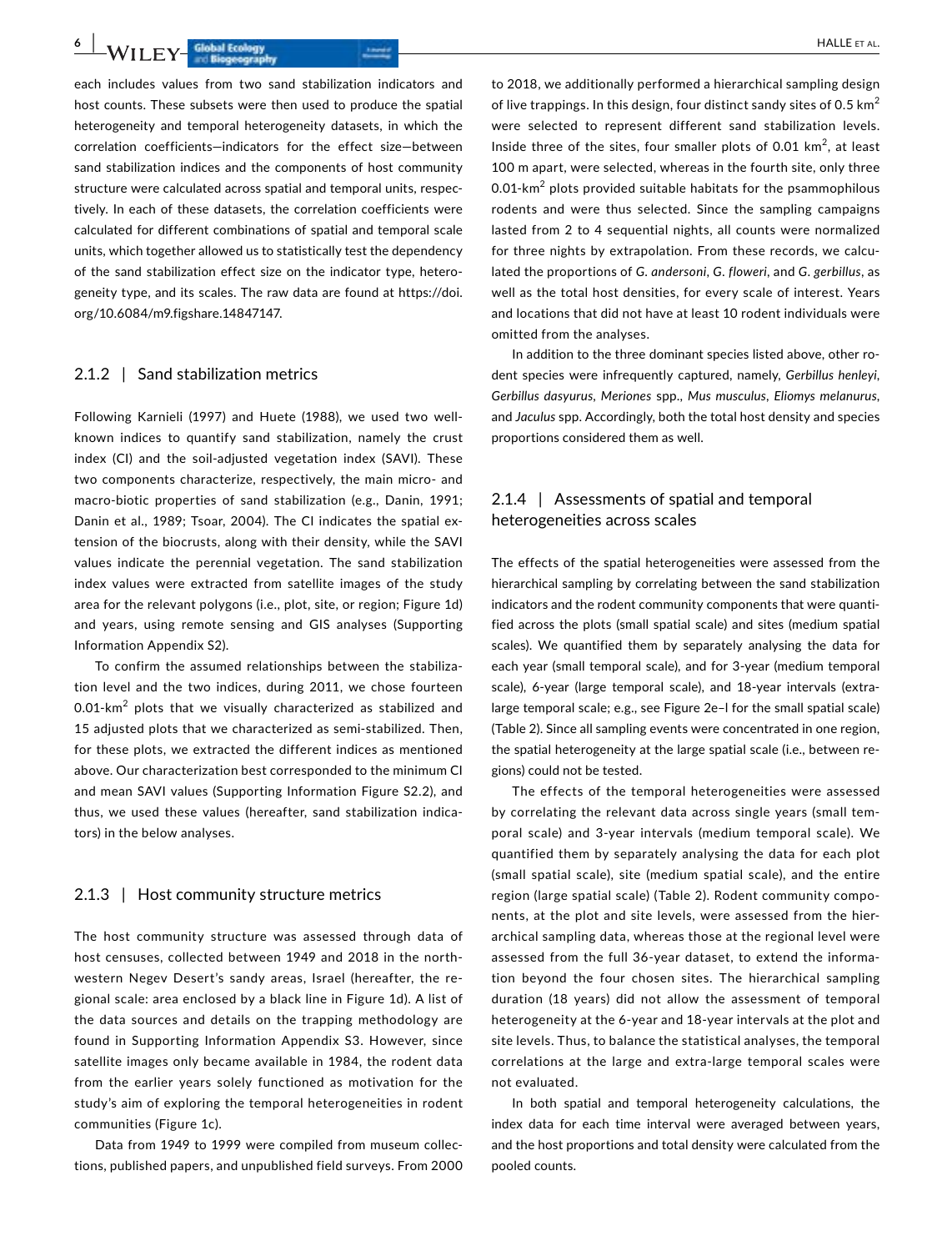The spatial and temporal scales were chosen to balance between the dynamics in rodent communities, which reflects their natural histories (Supporting Information Table S1.1), and the sand stabilization dynamics. Accordingly, the small, medium, and large spatial scales were chosen to account for the three species' small home ranges, which cause them to be restricted to a plot-size area for most of their lives, occasional more distant movements (a few hundreds of metres) within sites, and rare, further (a few kilometres) dispersal events. The four temporal scales were chosen to consider, on the one hand, the annual fluctuations in sand stabilization (Noy et al., 2021) and rodents' high turnover rate (short longevity and single reproduction period per year), and on the other hand, the expectation that changes in sand stabilization may need to accumulate to result in a significant habitat change, as suggested by the rodents' historical records (Figure 1c).

# **2.2** | **Question 2: does the heterogeneity in sand stabilization result in changes in pathogen communities, and which factors mediate this effect?**

#### 2.2.1 | Experimental design and host sampling

To evaluate the most likely pathways mediating the effect of sand stabilization on the probability of *Mycoplasma* and *Bartonella* occurrence in the host blood, we trapped hosts and sampled their blood and fleas (hereafter, vectors) in 31 plots differing in their sand stabilization levels (30°55′ N, 34°30′ E; Figure 1a–b). To isolate the effect of spatial heterogeneity in sand stabilization, we avoided annual heterogeneity by conducting all trapping in two months (July-August) in 2011. In each 0.01-km<sup>2</sup> plot, we uniformly placed 40 live Sherman traps (4  $\times$  10 rows). To maintain independence and to avoid confounding time and treatments, all plots were located at least 40 m apart from each other, and pairs of stabilized and semistabilized plots within a given sampling site were sampled during the same trapping sessions. Movement of individuals between plots was never detected.

The environment-related factor was the sand stabilization level, being either semi-stabilized or stabilized (see Supporting Information Figure S2.2 for mean CI and SAVI values). Host-related factors were the *G. andersoni* proportion and the total host density. Note that in this part, we had to simplify the models, and thus we used the proportion of the most abundant species as a surrogate for community structure rather than the proportions of all species. We chose this alternative over an index of species diversity since it was previously shown that in this system, the species composition, rather than the species diversity per se, determines pathogen composition (Kedem et al., 2014). The total host density was determined as the minimum number of live individuals trapped over 3 nights (Krebs et al., 1969). All individuals were non-reproductive adults. Vector-related factors included the number of vectors collected from individual hosts (hereafter, vector burden) and the average vector size, estimated as

the tibia length to the power of three, following Messika et al. (2017). We collected vectors only from individuals on their first capture to avoid pseudo-replication. All vectors were morphologically identified as *Synosternus cleopatrae* fleas (Rothschild, 1904). Finally, the pathogen-related factors included the occurrence (presence or absence) of *Bartonella* and *Mycoplasma* in the vectors, which was assessed by extracting the DNA from one randomly selected vector per host and conducting a specific polymerase chain reaction (PCR), following Cohen, Einav, et al. (2015). The probability of *Mycoplasma* and *Bartonella* occurrence in the host blood (dependent variables) was assessed by extracting the DNA from 50 μl of blood taken from each host and conducting a specific PCR, following Cohen, Einav, et al. (2015). Sanger sequencing of 20% of the PCR-positive blood and flea samples confirmed the genus identifications. We released all the hosts at their place of capture at the end of the procedure.

### **2.3** | **Statistical analyses**

## 2.3.1 | Question 1

To test how the associations between sand stabilization and host community structure change as a function of the stabilization indicator type (CI or SAVI), heterogeneity type (spatial or temporal), and its scale (three spatial scales and four temporal scales), we divided the analysis into two stages. In stage 1, we calculated the Pearson *r* statistics of the correlations between the sand stabilization indicators (independent variable) and the rodent community structure (dependent variables, i.e., the proportion of each species and the total host density) for each of the heterogeneity type-scale combinations described above (Supporting Information Table S4.4 and examples in Figure 2e–l). These *r* statistics were used in stage 2 as indicators for the effect sizes of the stabilization–community structure associations (Nakagawa & Cuthill, 2007).

In stage 2, we used a model selection approach that assigns relative importance scores to the different independent variables based on the Akaike information criterion corrected for a small sample size (AICc) weight (J. B. Johnson & Omland, 2004). We first tested, over the entire dataset, whether the indicator type and the heterogeneity type (independent variables) would best predict the variability in the effect sizes calculated in stage 1 (dependent variable). To avoid confounding heterogeneity type with scale (e.g., only the temporal heterogeneity data were calculated for the large spatial scale), we omitted, from this combined dataset, the data calculated for the large spatial scale and the large and extra-large temporal scales. We then tested separately whether the spatial and temporal scales (independent variables) would best predict the variability in the effect sizes calculated across the (a) spatial heterogeneity and (b) temporal heterogeneity (dependent variables). To ensure an unbiased ranking of independent variables, each model-set included all possible combinations of additive nested generalized linear models (GLMs) with normal distribution (16 for the combined dataset and eight for each of the separated datasets). We listed a factor as important in a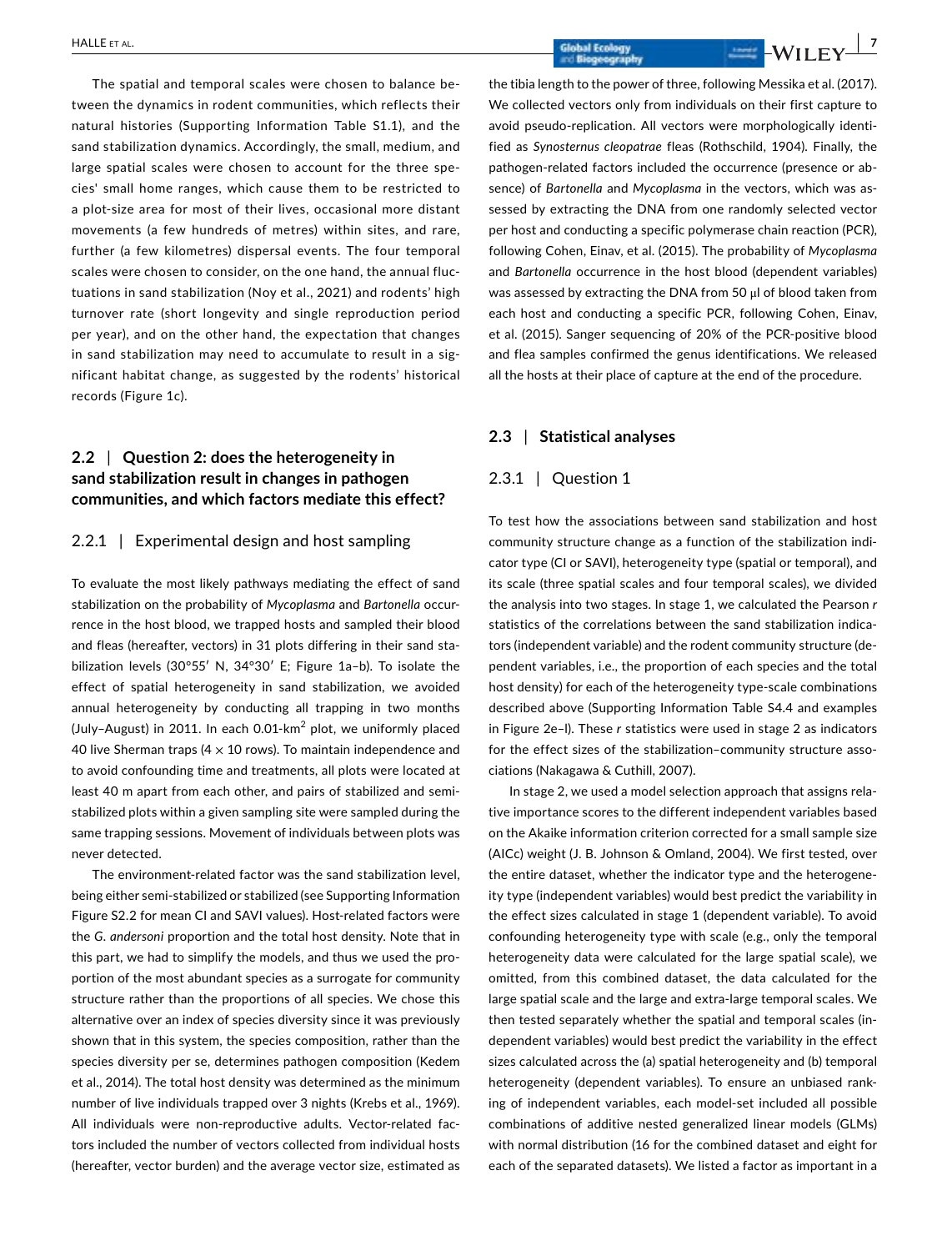Number of independent analyses  $15$  4 1  $15$  4 1

| <b>Spatial heterogeneity</b>   |              |               |                               |              |                |                 |        |                        |              |                |
|--------------------------------|--------------|---------------|-------------------------------|--------------|----------------|-----------------|--------|------------------------|--------------|----------------|
| <b>Spatial scale</b>           | <b>Small</b> |               |                               |              | Medium         |                 |        |                        |              |                |
| Plot<br><b>Spatial unit</b>    |              |               |                               |              | Site           |                 |        |                        |              |                |
| Temporal scale                 | <b>Small</b> | <b>Medium</b> | Large                         | Extra-large  |                | Small           | Medium | Large                  |              | Extra-large    |
| Temporal unit (years)          | $\mathbf{1}$ | 3             | 6                             | 18           | $\mathbf{1}$   |                 | 3      | 6                      | 18           |                |
| Sample size (correlation)      | 15           |               |                               |              | 4              |                 |        |                        |              |                |
| Number of independent analyses | 18           | 6             | 3                             | $\mathbf{1}$ |                | 18<br>6         |        | 3                      | $\mathbf{1}$ |                |
|                                |              |               | <b>Temporal heterogeneity</b> |              |                |                 |        |                        |              |                |
| Temporal scale                 | Small        |               |                               | Medium       |                |                 | Large  |                        |              |                |
| Temporal unit (years)          | $\mathbf{1}$ |               |                               | 3            |                |                 | 6      |                        |              |                |
| Spatial scale                  | Small        | Medium        | Large                         | Small        | Medium         | Large           | Small  | Medium                 |              | Large          |
| Spatial unit                   | Plot         | Site          | Region                        | Plot         | Site           | Region          | Plot   | Site                   |              | Region         |
| Sample size (correlation)      | 18           | 18            | 28 <sup>a</sup>               | 6            | 6              | 12              |        | Not applicable; sample |              | $^{b}6$        |
| Number of independent analyses | 15           | 4             |                               | 15           | $\overline{a}$ | size is too low |        |                        |              | b <sub>1</sub> |

*Note:* A description of the various combinations of spatial and temporal scales according to which the correlations between the spatial and temporal heterogeneities in sand stabilization and the components of host community structure were analysed. The spatial heterogeneity was assessed through the hierarchical sampling campaigns conducted from 2000 to 2018, which were carried out in fifteen 0.01-km<sup>2</sup> plots, embedded in four 0.5-km<sup>2</sup> sites, within the north-western Negev Desert's sandy region in Israel (Figure 1d). The temporal heterogeneities in sand stabilization at the plot and site spatial scales were also assessed with data from the hierarchical sampling, whereas those at the regional level were assessed with the complete dataset of rodent censuses conducted from 1982 to 2018.

<sup>a</sup>Only years with at least 10 rodents were included in the analysis.

 $^{\rm b}$ Omitted from the statistical analyses to avoid confounding effects of spatial and temporal scales in the temporal heterogeneity analysis, and of heterogeneity type and temporal scale in the complete dataset analysis.

given model-set if its relative importance score (the sum of the AICc weights of all the models that included the focal factor) was larger than 70% (Wagner et al., 2014). These analyses were conducted separately for each of the host community components (Table 3).

To test whether the observed effects (e.g., heterogeneity type is an important predictor of the effect size) may be related to the magnitude differences between the levels of the tested factors (e.g., spatial heterogeneity in stabilization is greater than temporal heterogeneity) or rather reflect species-specific responses to them, we conducted identical analyses, with only one exception: the dependent variables were the heterogeneity magnitudes, which were evaluated by the sand stabilization's coefficient of variation (the ratio of the standard deviation to the mean; CV).

These analyses were conducted in R (R Core Team, 2013), using the car (Fox & Weisberg, 2019) and MuMIn (Barton, 2009) packages (code is provided at<https://doi.org/10.6084/m9.figshare.14847147>).

## 2.3.2 | Question 2

To evaluate the most likely pathways mediating the effect of sand stabilization (independent variable) on the probability of *Mycoplasma* and *Bartonella* occurrence in the host blood (dependent binary variables), we used a model selection approach for causal modelling on the natural experiment data from 2011

(Burnham & Anderson, 2002; Wootton, 1994). A path analysis is a powerful approach to causal modelling that evaluates alternative causal hypotheses regarding the associations between factors. The model selection approach complements the path analysis by evaluating the likelihood of the causal hypotheses, which reflect different predictions about the directions and strength of interactions, given the data and the set of models (Garrido, Hansen, et al., 2021).

 $(n = 3)$ 

The saturated path model, which integrated all biologically meaningful paths linking sand stabilization and the occurrence probability of the pathogens in host blood (the mechanistic foundations are detailed in Table 1), included all the above listed mediating factors (Supporting Information Figure S5.8). To reduce the number of competing path analysis models, we divided the analysis into two stages. In stage 1, we divided these factors into three families (i.e., host-related, vector-related, and pathogenic-related factors) and searched for the most important causal pathways within each family. This was done by keeping all pathways fixed and, each time, only manipulating the paths connecting the factors within a given family (Supporting Information Table S5.6). In stage 2, we compared all the models that showed good support for the data during the first stage  $(w_i > 10\%)$  and their derivatives (Supporting Information Table S5.7). For both stages, we compared models while keeping the same AICc metric (i.e., using the same mediators and dependent variables), using model probabilities (*w*<sup>i</sup> , where *i* corresponds to a specific model)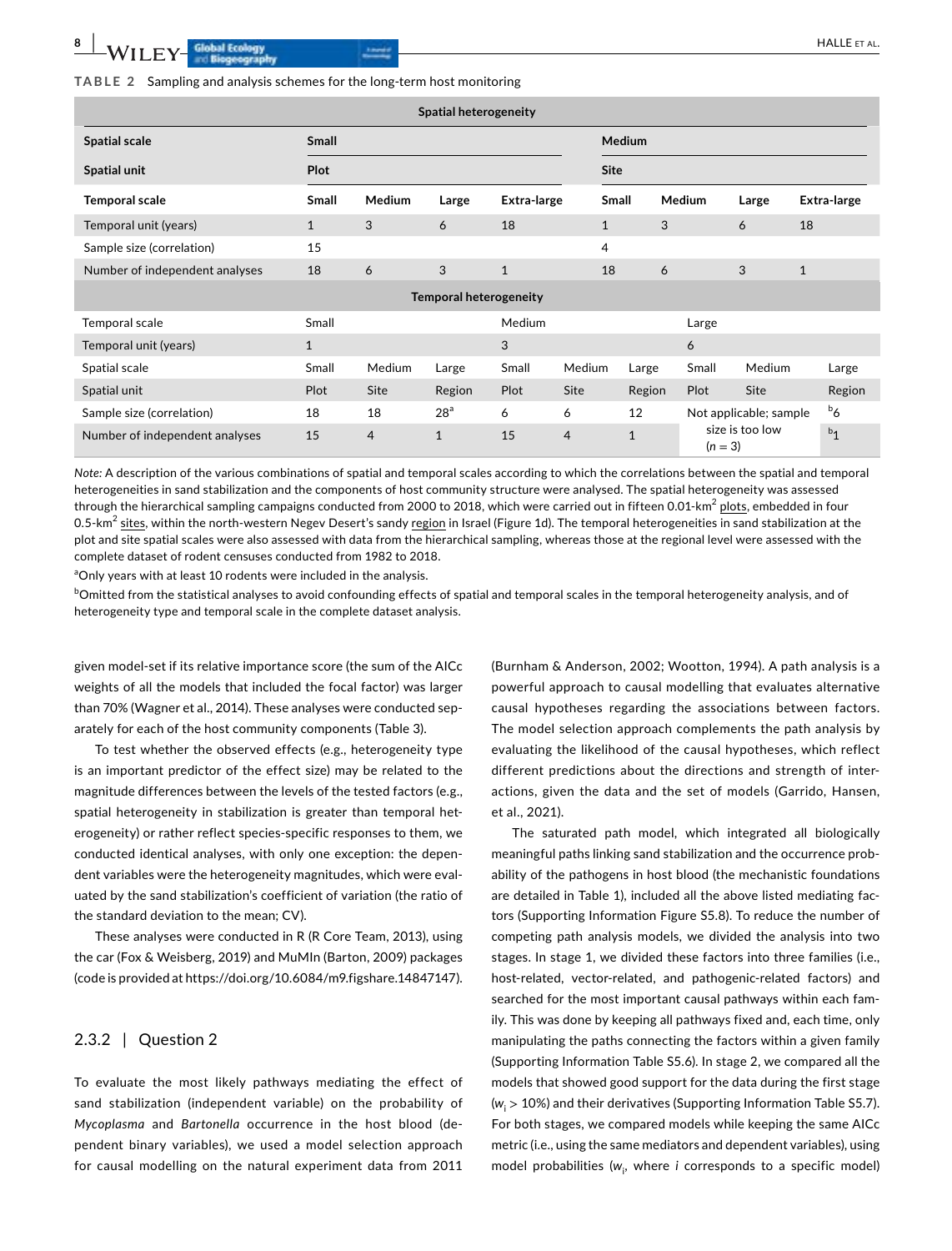based on the AICc, which gives a measure of the plausibility, on a 0 to 1 scale, that a particular model is indeed the best model (Burnham & Anderson, 2002). The competing models were based on GLMs with a logistic distribution for the binary-dependent variables, a Poisson distribution for the count-dependent variables (vector burden), and a normal distribution for the other variables. Since the proportion of *G. andersoni* in host communities during the relevant field season had a bimodal distribution, we transformed it to a binary variable, by setting values lower than or equal to 50% to 0 and values above 50% to 1. Path analyses were conducted using Mplus (Muthén & Muthén, Los Angeles, CA). Code is provided at [https://doi.org/10.6084/m9.](https://doi.org/10.6084/m9.figshare.14847147) [figshare.14847147](https://doi.org/10.6084/m9.figshare.14847147).

## **3** | **RESULTS**

# **3.1** | **Question 1: host community structure is highly correlated with the spatial heterogeneity in CI, especially at medium spatial scales**

The summary of the effect sizes of the correlations between the values of the sand stabilization indicators and the components of host community structure, across space and time at multiple scales, is provided in Supporting Information Table S4.4 along with the corresponding CV values.

The indicator type was an important predictor of the effect sizes of the correlations between the sand stabilization indicators and the total host density and *G. floweri* and *G. gerbillus* proportions (Table 3), which all correlated negatively with the CI, but did not correlate negatively with the vegetation index (Figure 2b–d, f–h, and j–l). In contrast, the indicator type did not predict the correlations with the *G. andersoni* proportions (Table 3), which were positively correlated with both sand stabilization indicators (Figure 2a,e, and i). Altogether, these results suggest that in agreement with our hypothesis, all components of the rodent community structure were

**TABLE 3** Model selection results for the long-term monitoring

correlated with the biocrust levels. Moreover, only the total host density response resembled that of the CV (Table 3, Figure 2d and 3a), suggesting that the species-specific responses are not just a result of the differences in the heterogeneity magnitude between the two sand stabilization properties.

The heterogeneity type was an important predictor of the correlations between the sand stabilization indicators and the total host density and *G. andersoni* and *G. floweri* proportions (Table 3) since they all correlated more strongly with the spatial, than with the temporal, sand stabilization heterogeneities (Figure 2a–b, and d). *Gerbillus gerbillus* showed the same trend (Figure 2c), but for this species, the relative importance of the heterogeneity type was lower (47%; Table 3). The greater effect of spatial heterogeneity accords with its higher magnitude compared to that of the temporal heterogeneity (Table 3, Figure 3b and Supporting Information Figure S4.5).

The spatial scale was an important predictor of the correlations between the spatial heterogeneity in sand stabilization and both the total host density and the *G. floweri* proportion (Table 3), which were stronger at medium than at small spatial scales (Figure 4b and d). These greater effects of sand stabilization at medium spatial scales accord with the higher heterogeneity magnitude therein, compared to that observed at small scales (Table 3 and Figure 3c). In contrast, the spatial scale did not predict the correlations between the spatial heterogeneity in sand stabilization and the *G. andersoni* and *G. gerbillus* proportions (Table 3, Figure 4a and c).

The other tested spatial predictor and the temporal scale predictors were found to be less important (Table 3). These results accord with the similar magnitude of spatial heterogeneity observed at the four temporal scales (Figure 3d) and of temporal heterogeneity observed at the three spatial scales (Table 3; Figure 3e). However, the absence of a host community response to the greater annual heterogeneity in sand stabilization, compared to that observed across the 3-year intervals (Figure 3f), may indicate time-lags between environmental changes and host responses. Altogether, these minor effects fail to support our hypotheses that the associations between sand

| Data subset (n)                | <b>Tested effect</b>                                     | <b>Gerbillus</b><br>andersoni | <b>Gerbillus</b><br>floweri | <b>Gerbillus</b><br>gerbillus | <b>Total host</b><br>density | CV  |
|--------------------------------|----------------------------------------------------------|-------------------------------|-----------------------------|-------------------------------|------------------------------|-----|
| Complete dataset (172)         | Indicator type (CI or SAVI)                              | 31                            | 100                         | 100                           | 100                          | 100 |
|                                | Heterogeneity type (spatial or temporal)                 | 100                           | 100                         | 47                            | 95                           | 100 |
| Spatial heterogeneity<br>(112) | Spatial scale (small or medium)                          | 27                            | 96                          | 26                            | 95                           | 77  |
|                                | Temporal scale (small, medium, large, or<br>extra-large) | 60                            | $\overline{4}$              | 10                            |                              | 5   |
| Temporal heterogeneity<br>(80) | Spatial scale (small, medium, or large)                  | 11                            | 12                          | 9                             | 36                           | 21  |
|                                | Temporal scale (small or medium)                         | 48                            | 33                          | 24                            | 38                           | 100 |

*Note:* Results illustrate the relative importance (in percentages) of the effects of the indicator type [i.e., crust index (CI) or soil-adjusted vegetation index (SAVI)], heterogeneity type (i.e., spatial or temporal), spatial scale, and the temporal scale (independent factors) on the effect sizes (dependent variable; Supporting Information Table S4.4). The two first effects were tested on the complete dataset, including small and medium spatial and temporal scales, whereas the effects of the spatial and temporal scales were evaluated separately on correlations conducted across the (a) spatial and (b) temporal heterogeneity gradients. Results are provided for each host species separately and for the total host density, along with the sand stabilization's coefficients of variation (the ratio of the standard deviation to the mean; CV) values, which indicate the corresponding magnitude of the heterogeneity in sand stabilization. Important effects >70% are emphasized in bold. *n* is the sample size.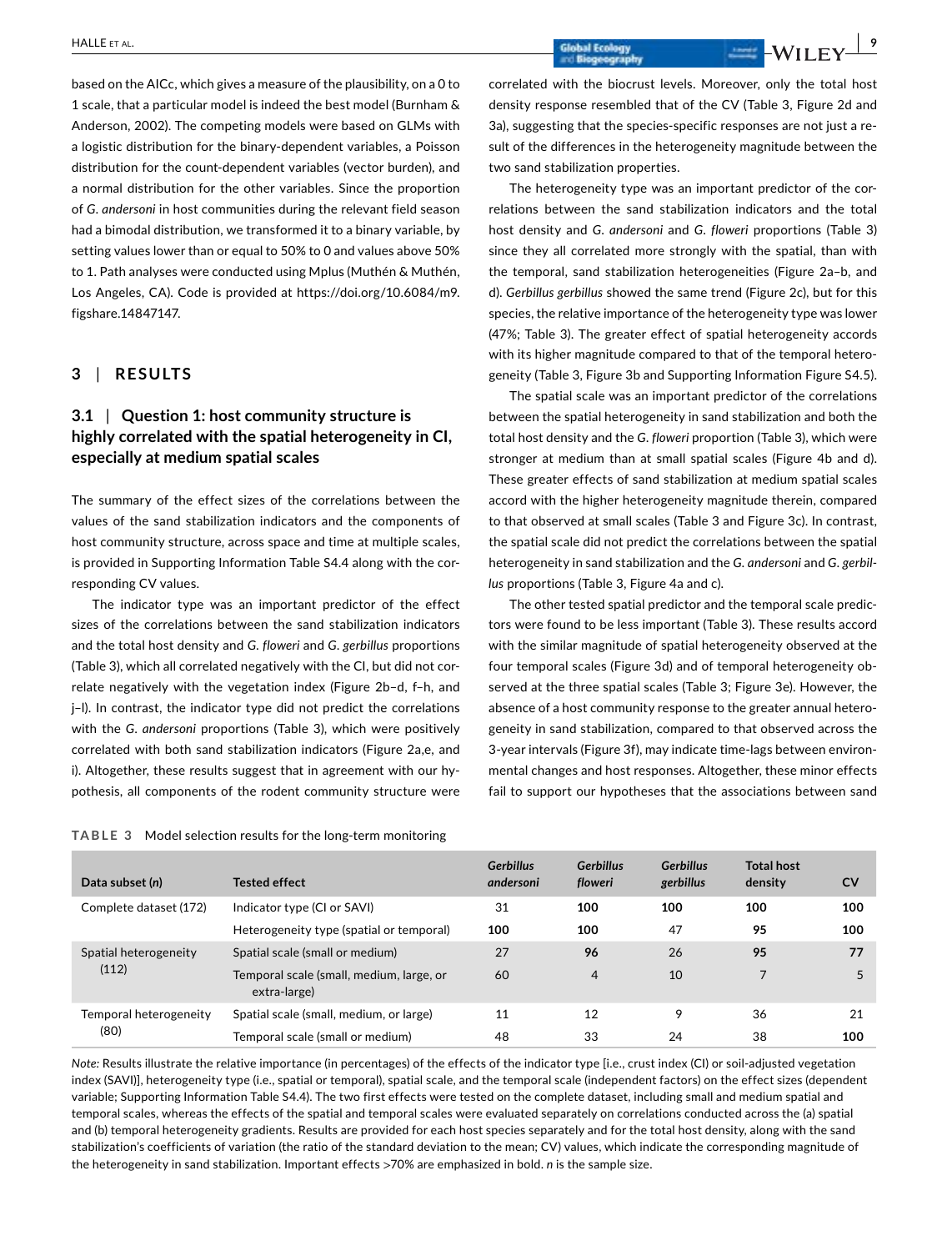

**FIGURE 2** Correlations between the sand stabilization indicators and the components of the host community structure from the longterm host monitoring. (a–d) Box plots (mean ± *SE*; error bars = 95% confidence intervals) of effect sizes as a function of the indicator type [crust index (CI) or soil-adjusted vegetation index (SAVI)] and heterogeneity type (filled and empty columns represent spatial and temporal heterogeneity, respectively) in predicting the proportions of *Gerbillus andersoni* (a in green), *Gerbillus floweri* (b in purple), and *Gerbillus gerbillus* (c in orange), and the total host density (d in grey). (e–l) Examples of the correlations used for quantifying the effect sizes of CI (e–h) and SAVI (i–l) in a–d. For illustration purposes, the examples are for spatial heterogeneity at the smallest spatial scale (15 plots) and the extra-large temporal scale (2000–2018). The spatial heterogeneity gradient was chosen due to its importance (Table 3), the smallest spatial scale allowed illustration of the maximum number of sampling points, whereas the extra-large temporal scale provides the most consistent data, decreasing the weight of unique fluctuations. Asterisks mark significant correlations in e–l.

stabilization and rodent community structure would depend on the temporal scale and would be greater at the local spatial scales.

# **3.2** | **Question 2: cascading effects of sand stabilization on pathogen communities are mostly mediated through structural changes in host communities and vector burdens**

In total, 98 rodent individuals were sampled; all were infected with fleas, resulting in a total of 1,979 fleas. The *Mycoplasma* prevalence was 38% and 34% in the host blood and fleas, respectively, whereas the *Bartonella* prevalence was 78% and 48% in the host blood and fleas, respectively.

In stage 1 of the path analyses, three out of 34 candidate models had good support from the data ( $w_i > 10\%$ ;  $\sum w_i = 91\%$ ); two represented the host-related factor family, and another represented the vector-related factor family (models 1, 2, and 3, respectively, in Supporting Information Table S5.6).

In stage 2, two derivatives of the above models were selected as the best models (models 34 and 35 in Supporting Information Table S5.7;  $w_i > 10\%; \sum w_i = 79\%$ . Both models had a decent fit to the data (goodness-of-fit test,  $\chi^2_{20} = 23$ ,  $p = .3$  and  $\chi^2_{22} = 22$ ,  $p = .4$ , for models 34-35, respectively), and their consistency with the specific study predictions is detailed in Table 1. In both, pathogen occurrence in the host blood was indirectly correlated with sand stabilization through its effects on the *G. andersoni* proportion (Figure 5). In agreement with our hypothesis, we found indications that the *G. andersoni* proportion increases with sand stabilization (A in Figure 5 and Supporting Information Figure S5.9) and that this increase is further translated into major changes in the host–vector–pathogen community. First, the analysis suggests that the increase in the *G. andersoni* proportion directly increases the probability of hosts to be infected by *Mycoplasma* (D in Figure 5 and Supporting Information Figure S5.9). Second, the increase is directly correlated with decreased total host density (G in Figure 5 and Supporting Information Figure S5.9), vector burden (H in Figure 5 and Supporting Information Figure S5.9), *Bartonella*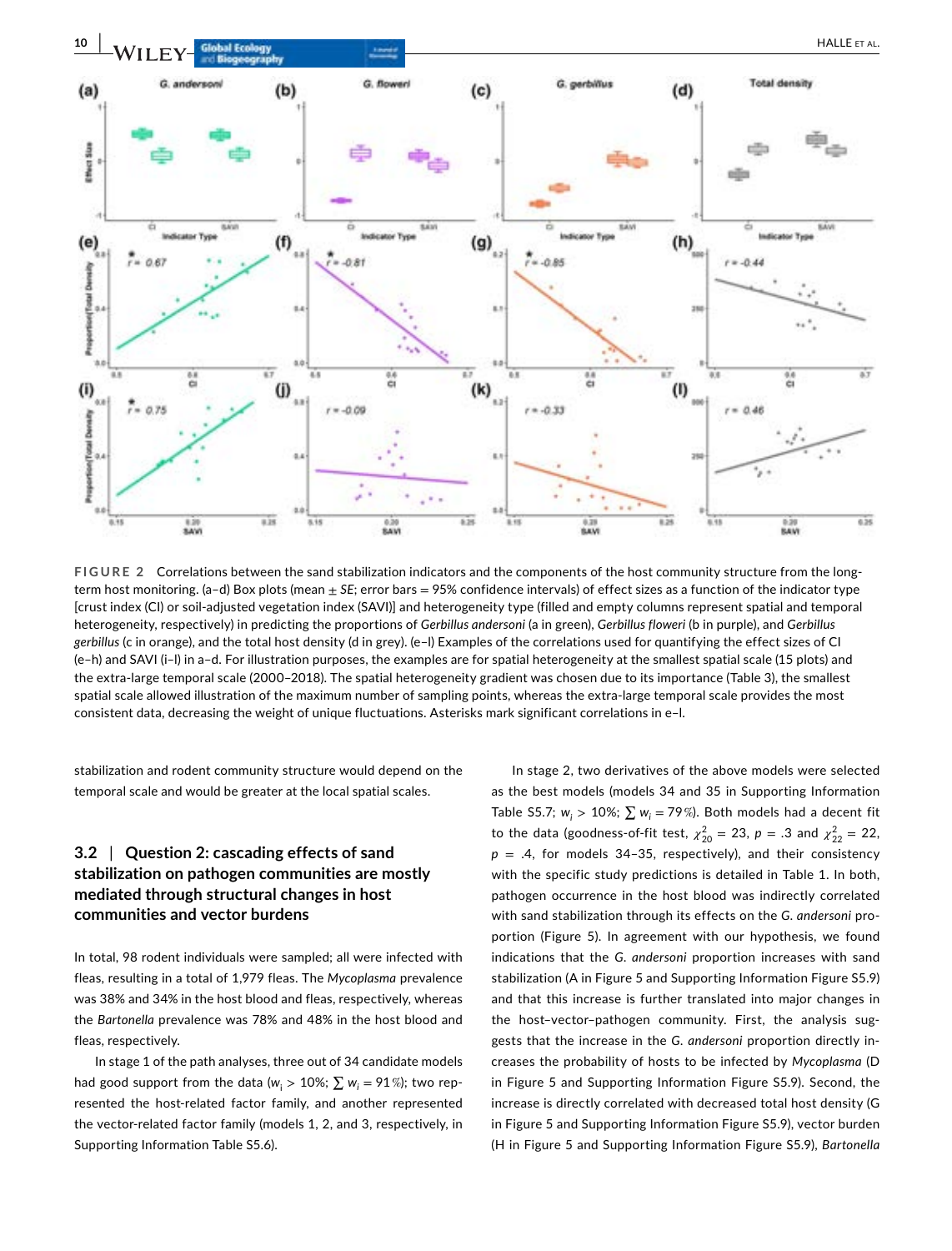

**FIGURE 3** The magnitude of the heterogeneity in sand stabilization as a function of the stabilization indicator, heterogeneity type, and its scales. Box plots (mean ± *SE*; error bars = 95% confidence intervals) of the sand stabilization's coefficient of variation (the ratio of the standard deviation to the mean; CV). CI = crust index; SAVI = soil-adjusted vegetation index. The values constructing the box plots in a-b are taken from the complete dataset, whereas those in c–d and e–f are taken from the spatial heterogeneity and temporal heterogeneity datasets, respectively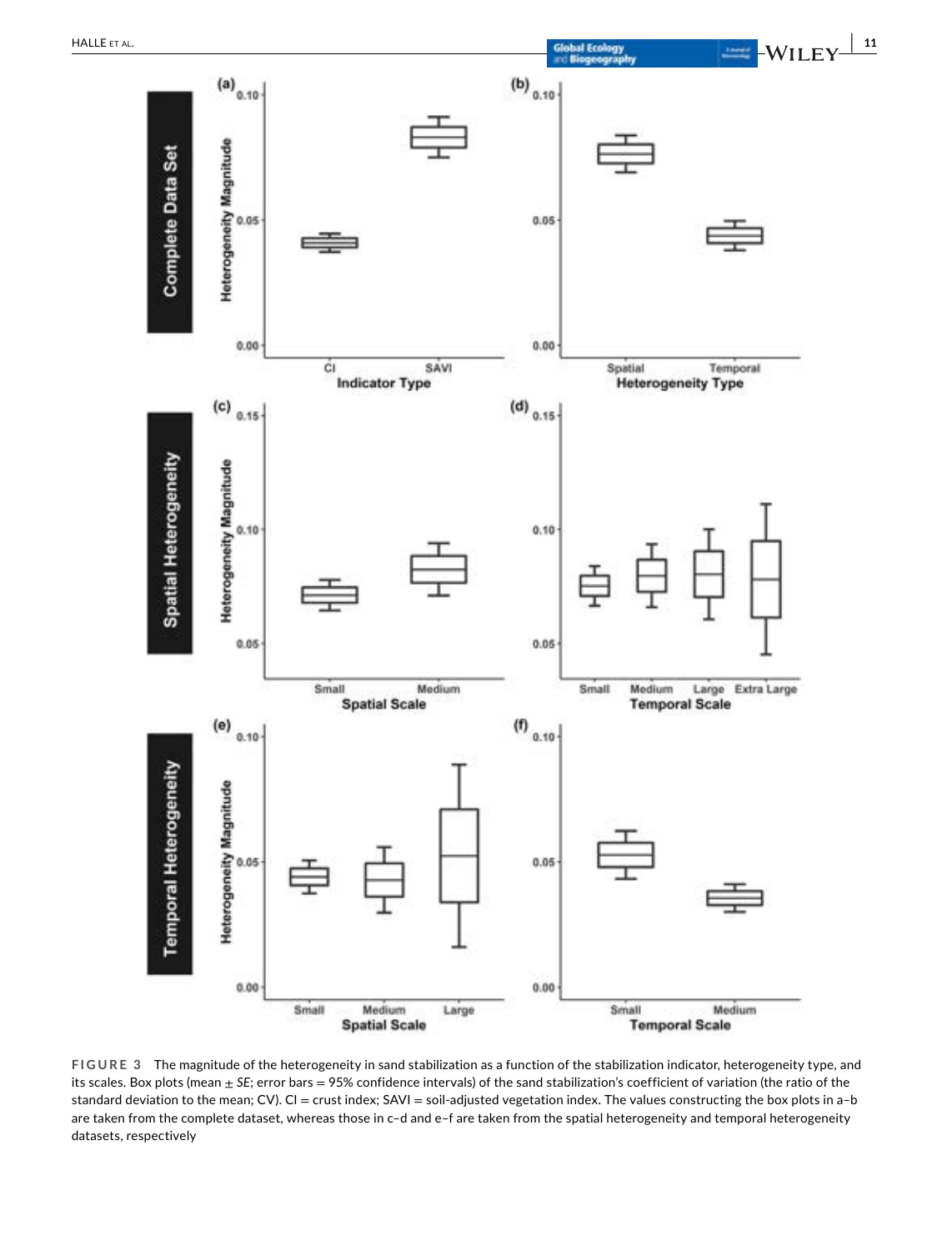

**FIGURE 4** The strength of the correlations between the spatial heterogeneity in sand stabilization and the components of the host community structure as a function of the spatial scale. Box plots (mean ± *SE*; error bars = 95% confidence intervals) of effect sizes as a function of the spatial scale (small for a plot level and medium for a site level) in predicting the proportions of *Gerbillus andersoni* (a in green), *Gerbillus floweri* (b in purple), and *Gerbillus gerbillus* (c in orange), and the total host density (d in grey)

occurrence in vectors (F in Figure 5 and Supporting Information Figure S5.9), and increased *Mycoplasma* in vectors (E in Figure 5 and Supporting Information Figure S5.9); all affect, either directly (J and K in Figure 5 and Supporting Information Figure S5.9) or indirectly (I and M in Figure 5), the occurrence of *Mycoplasma* or *Bartonella* in hosts. The two best models also suggest that this occurrence of *Bartonella* may be indirectly correlated with sand stabilization through its negative effects on vector burden (C and J in Figure 5 and Supporting Information Figure S5.9) and its positive effects on total host density (B in Figure 5 and Supporting Information Figure S5.9). Finally, in agreement with our prediction (prediction 13 in Table 1), *Mycoplasma* and *Bartonella* occurrences in hosts were positively correlated (L in Figure 5 and Supporting Information Figure S5.9), and we found no evidence supporting the vector size as a mediator (prediction 9 in Table 1; Figure 5).

# **4** | **DISCUSSION**

The complex relationships between global factors and pathogen occurrence call for mechanistic, multidisciplinary, and multiscale research in natural communities. By testing the effects of heterogeneity in sand stabilization on natural rodent–pathogen communities, our work encompasses all of these components. The interdisciplinary methodology, combined with a simultaneous consideration of spatial and temporal heterogeneities and multiple scales, allowed us to characterize a cascading effect, from global to local processes. In particular, the long-term host monitoring data suggest that in the north-western Negev Desert, where climatic and anthropogenic processes create heterogeneity in biocrust and vegetation cover, the spatial heterogeneity in biocrusts may lead to structural differences in host communities, especially at medium spatial scales. The causal modelling on the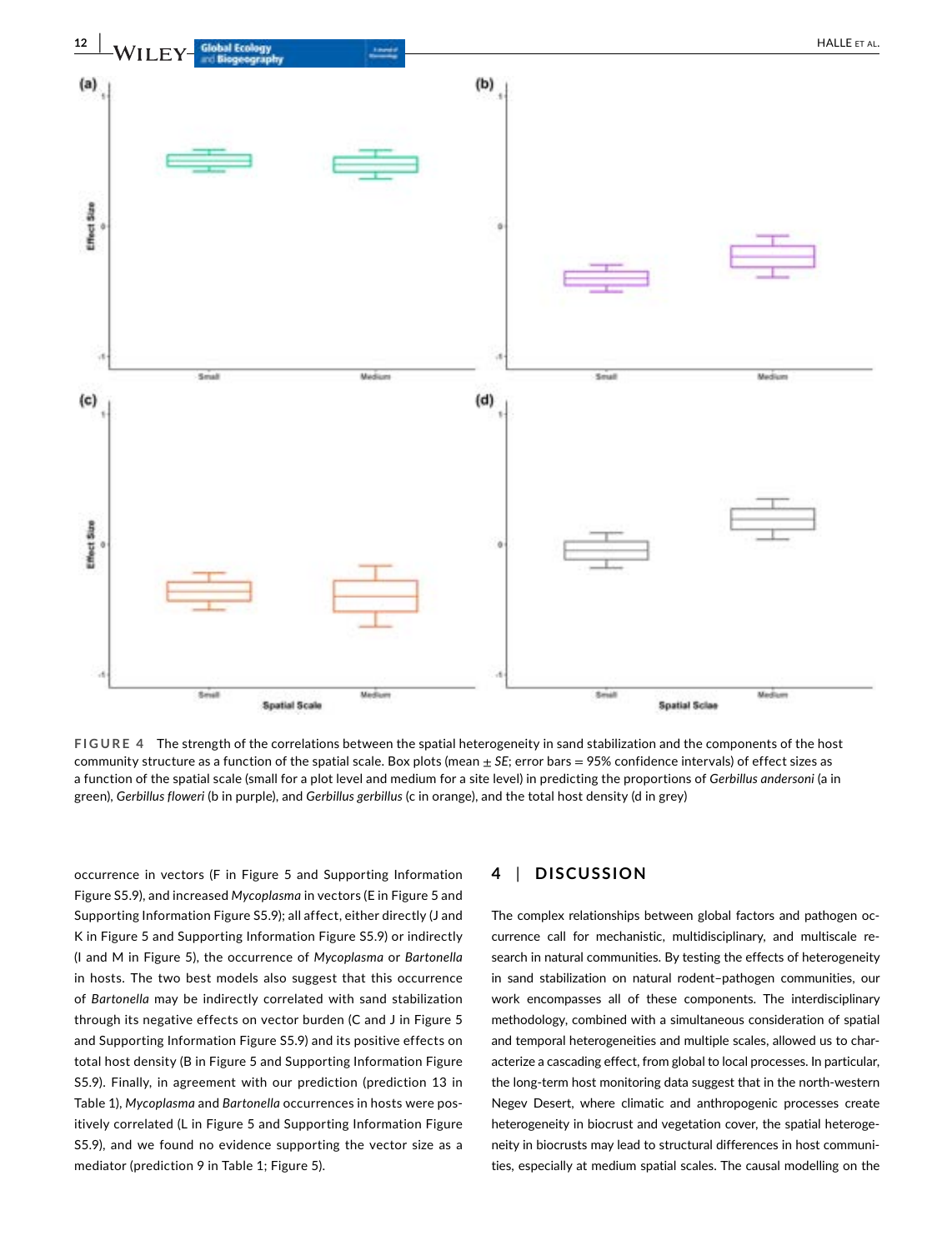

**FIGURE 5** The best path analysis model for predicting the effects of sand stabilization on pathogen (*Bartonella* and *Mycoplasma*) occurrence in hosts. Data are taken from the cross-sectional natural experiment. Arrows represent direct and indirect influences. Numbers on the arrows are standardized effects (β/*SEM*; Sweet & Grace-Martin, 2011). The solid arrows belong to the best model (model 34 in Supporting Information Table S5.7), and the dashed arrow represents an additional relationship that is included only in the second 'best' model (M; model 35 in Supporting Information Table S5.7). Arrow E is missing from the second 'best' model (Supporting Information Table S5.7). Host-related, vector-related, and pathogen-related factors and their associated arrows are coloured in grey, brown, and light blue, respectively. Paths A–L represent the most influential direct effects as described in detail in Supporting Information Figure S5.9. *GA* = *Gerbillus andersoni*

natural experiment's cross-sectional data further highlights several paths through which these changes in host communities may cascade to changes in pathogen occurrence. Below, we discuss the global and local processes separately and the implications of their connections.

# **4.1** | **Global processes: from climatic and anthropogenic processes to host community structure**

As detailed in the Introduction, the historical climatic and anthropogenic processes that have occurred over the years in the northwestern Negev Desert region of Israel, through contrasting forces of various human activities and long-term droughts, have created a mosaic of biocrust and vegetation cover levels. Since both climatic changes and anthropogenic activity are ongoing processes, the spatial mosaic is dynamic and fluctuates through time (Noy et al., 2021). Our data suggest that this dynamic mosaic may lead to structural differences between host communities. Furthermore, the data indicate that despite the lower magnitude of biocrust heterogeneity compared to that of the vegetation cover, the hosts respond mainly to levels of the former, emphasizing both the importance of biocrusts in ecosystem functioning and the need to quantify biocrust

levels in both ecological and applied studies (Karnieli, 1997; Reed et al., 2019).

The effects of the heterogeneity in sand stabilization on natural communities usually include the replacement of psammophilous by non-psammophilous species (e.g., Bird et al., 2017; Qiao et al., 2012; Zhang et al., 2005). However, experimental data from the sand systems in both the north-western Negev and the southern coastal plain of Israel suggest that structural responses to stabilization heterogeneity may occur even within psammophilous communities. Specifically, field observations, supported by field manipulations, suggest that *G. andersoni* mainly occupies the most productive habitats, with only a low percentage of coarse sand, and *G. gerbillus* occupies the poorest and most sand-shifting habitats, whereas *G. floweri* lies in-between (Supporting Information Table S1.1). Our analyses support and complement these local-scale (within and between plots) findings. First, the positive correlations of *G. andersoni* proportions with both sand stabilization indicators and the negative correlations of the other two species with solely the biocrust index (Figure 2) offer functional explanations to the above findings. In particular, they suggest that the microhabitat separation is centred around a food-safety trade-off, where *G. andersoni*, the species least adapted to mobility in the loose sand among the three rodents (Supporting Information Table S1.1), is more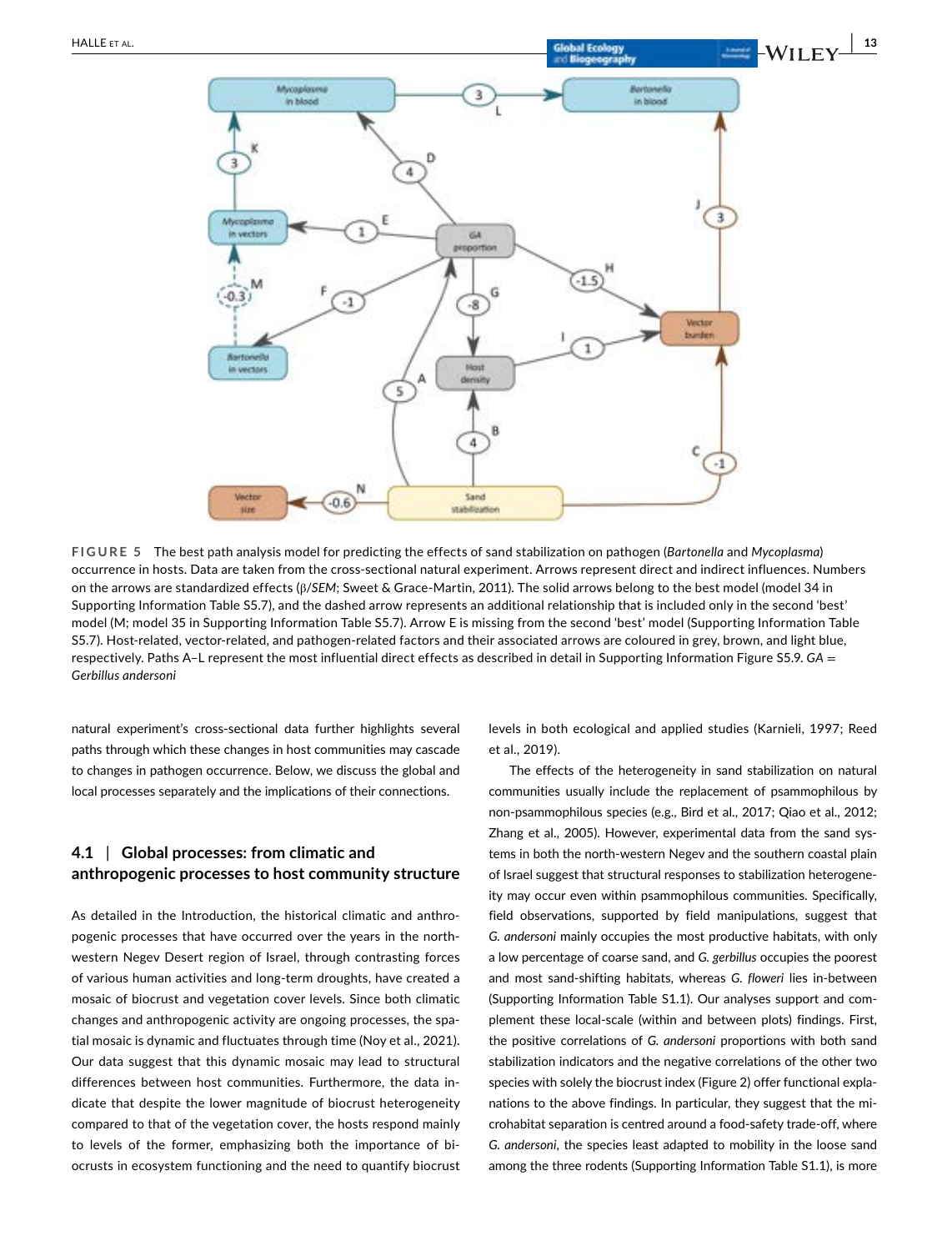**14 |**  HALLE et al.

restricted to habitats with high vegetation cover, where it can be more protected from predators. In contrast, the other two species may optimize their foraging efficiency in the more open, low biocrust habitats, where they can move and detect seeds more easily.

Second, our analyses suggest that not only is the species composition correlated with the sand stabilization indicators but also the total host density. Finally, above all, our analyses suggest that the rodent community experiences greater spatial heterogeneity in sand stabilization than temporal heterogeneity, especially at medium spatial scales.

More generally, the results of the first part of the study highlight the importance of distinguishing between the heterogeneity magnitude experienced by the target organisms and the speciesspecific response to it. The current study system provides parallel examples in which (a) all host responses contradict the magnitude differences in heterogeneity (i.e., the higher response to biogenic crust than to vegetation cover levels), (b) only some host species responses accord with the magnitude differences they experience (i.e., species-specific response to the spatial scale), and (c) all host responses accord with the magnitude differences they experienced (i.e., the higher response to spatial than to temporal heterogeneities). Adopting this approach in future studies may extend the mechanistic insights into other global processes as well. For example, acrossstudy comparisons suggest that biodiversity–disease relationships become more positive when evaluated across spatial than across temporal heterogeneities (Rohr et al., 2020), and it would be important to know whether this pattern is related to the biodiversity differences experienced by the organisms, or rather, to the different impacts that spatial and temporal heterogeneities impose on them.

# **4.2** | **Local processes: from heterogeneity in host community structure to pathogen occurrence**

The results of the long-term host monitoring suggest that heterogeneity in sand stabilization across space may lead to structural differences between host communities. The complementary natural experiment's results support our hypothesis that these community differences may be further translated into variability in pathogen occurrence. These results accord with evidence from other pathogen systems (e.g., avian influenza, plant fungi, West Nile virus, Lyme disease, and hantavirus), in which pathogen occurrence was correlated with spatial differences in host community structure (Huang et al., 2019; Jousimo et al., 2014; Kilpatrick et al., 2006; LoGiudice et al., 2008; Vadell et al., 2020, respectively).

Interestingly, while evidence from diverse disease systems that are relevant to plants, animals, and people shows either negative (termed as 'dilution effect'; e.g., Civitello et al., 2015; Liu et al., 2020; Magnusson et al., 2020) or positive (termed as 'amplification effect'; e.g., Wood et al., 2014, 2017) associations between the host species diversity and pathogen occurrence, depending on the exact effects of diversity, host specificity, scale, and community assembly (Rohr et al., 2020), our results suggest that a single host species could potentially act as both an amplifier and a diluter for different microbial pathogens in the community. In particular, the path analysis results

suggest that an increase in the *G. andersoni* proportion may simultaneously amplify the occurrence of the host specialist, *Mycoplasma*, and reduce the occurrence of the host opportunist, *Bartonella*. A recent laboratory experiment suggests that the amplification of *Mycoplasma* with increasing *G. andersoni* proportions is caused by the associated reduction in the proportions of *G. floweri* and *G. gerbillus*, who clear the infection faster than *G. andersoni* hosts (Garrido, Halle, et al., 2021). In contrast, the dilution effect of the vector-borne pathogen, *Bartonella*, is probably caused by a reduction in the vectors on *G. andersoni* hosts (paths H and J in Figure 5), which reproduces better on *G. floweri* hosts (Messika et al., 2017). This evidence for contrasting effects by the same host species has important applied aspects (see below).

To remove annual heterogeneity, the natural experiment was concentrated into two months. However, it provided a cross-sectional view that captured what appears to be the most critical sand heterogeneity type for the host community structure—spatial heterogeneity. Its causal modelling analysis provided a mechanistic explanation by suggesting that the effect of host community structure on pathogen occurrence is mostly indirect. The analyses further highlight *G. andersoni* proportion, total host density, and vector burden as the main mediators of environmental effects on pathogen composition. Importantly, in agreement with our predictions (predictions 2–3 in Table 1), we found that from the above three mediators, the *G. andersoni* proportion—a marker of host community structure—constitutes the main hub for the indirect paths (Figure 5). This finding, together with previous evidence on the widespread and common distribution of *G. andersoni* and the important role that it plays as a prey species, competitor, and host for ectoparasites and pathogens (Abramsky et al., 1994; Hawlena et al., 2006; Kedem et al., 2014; Zaitzove-Raz et al., 2020), suggests that *G. andersoni* plays a key role in structuring sandy ecosystem communities.

The network of connections offered by our best models highlighted additional hypotheses that should be experimentally verified. These include candidate mediators between community structure and *Bartonella* occurrence that were not predicted due to the opportunistic nature of these bacteria (Table 1) and would not have been revealed by traditional approaches. Importantly, our findings complement previous studies on animals and plants that highlight the important role that the vector may play in mediating these processes (e.g., Lacroix et al., 2014). Such insights should also be valuable for management decisions as they support the view that community structure, including multiple hosts and pathogen species, as well as arthropod vectors, should be considered when assessing local disease risk (Halliday et al., 2017).

# **4.3** | **Cascading effect: from climatic and anthropogenic processes to pathogen occurrence**

Our study highlights the importance of considering multiple pathogens and exploring the network of interactions between ecological mediators when studying complex processes in disease ecology and other interdisciplinary fields. From an applied perspective, the results caution that while a further intensification of anthropogenic land use in the studied sand dunes, such as agriculture, may decrease one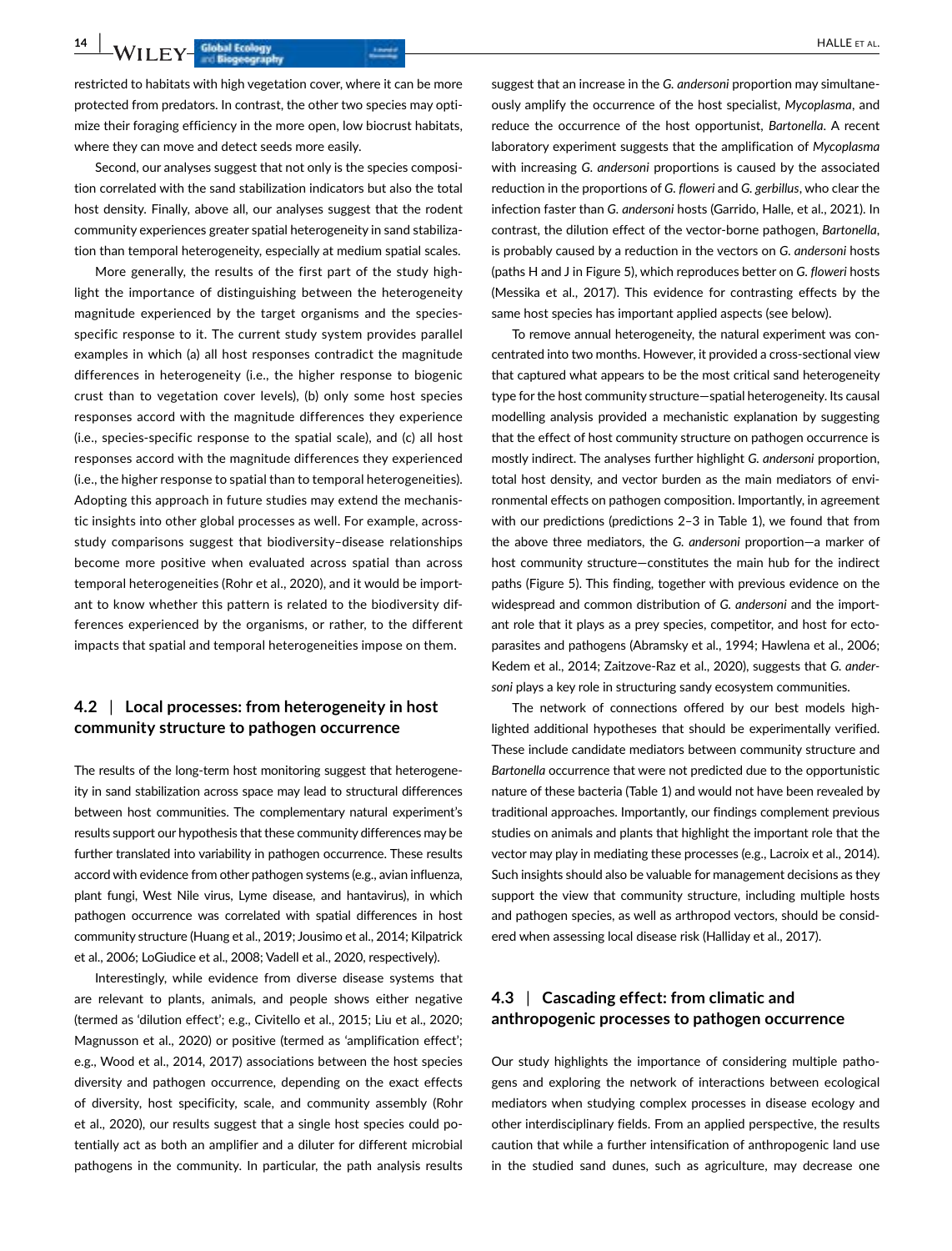pathogen (*Bartonella*) through a decreasing vector burden, it may simultaneously increase a coexisting pathogen (*Mycoplasma*) through the cascading effects of increased biocrust and susceptible hosts.

From a basic science perspective, our study illustrates the potential of causal analysis to propose mechanistic explanations. In disease ecology, disentangling the mechanisms that mediate diversity–disease relationships is a timely endeavour (Halliday & Rohr, 2019; Rohr et al., 2020), and our path analyses, complemented by other correlative and experimental data (Garrido, Halle, et al., 2021; Messika et al., 2017), improved our mechanistic understanding of dilution by resistant hosts and amplification mediated by vectors in natural communities. Other global processes, such as climate change, biodiversity loss, latitude gradients in biotic interactions, and afforestation or deforestation, can affect pathogen occurrence (Dillon & Meentemeyer, 2019; Halliday, Rohr, et al., 2020; Liu et al., 2020), and a causal modelling approach is likely to provide new insights into them as well.

The global and local processes that are proposed by our results, as well as by other studies (e.g., Halliday, Heckman, et al., 2020; Titcomb et al., 2017; Young et al., 2014), indicate that in nature, cascading effects leading to changes in pathogen occurrence may be the rule rather than the exception. We have provided an example in which climatic and anthropogenic processes may together constitute a catalyst for a trophic cascade, resulting in variability among blood-associated pathogen communities. Similar lines of evidence suggest that El Niño-driven precipitation was the initial catalyst of a trophic cascade, which raised the risk for human hantavirus (Yates et al., 2002). These studies demonstrate that cascading effects may cross scales, emphasizing the need to study multiscale processes simultaneously.

#### **ACKNOWLEDGMENTS**

We thank A. Tsairi, E. Maze, E. Marcus, D. Bereza, A. Lewin, T. Paz, and J. Erin for their valuable advice during the analysis phase of the study. We are grateful to R. Rabinovich and E. Maze for access to the museum collections and GIS layers.

#### **Author CONTRIBUTIONS**

S.H., M.G., A.K., Y.Z., and H.H. designed the research; S.H., I.M., H.K., C.C., K.N., Z.S., A.K., Y.Z., Z.A., G.S., and H.H. performed the research; M.G., S.H., K.N., K.Y., and H.H. analysed the data; and H.H. wrote the paper.

#### **ORCID**

*Mario [Garrid](https://orcid.org/0000-0003-2020-8426)o* <https://orcid.org/0000-0001-7899-8913> *Klil Noy* <https://orcid.org/0000-0003-2020-8426> *Carmit Cohe[n](https://orcid.org/0000-0003-3662-9284)* <https://orcid.org/0000-0002-6713-0083> *Koren Ytzhak* <https://orcid.org/0000-0003-3662-9284> *Georgy Shenbr[ot](https://orcid.org/0000-0001-9928-4792)* <https://orcid.org/0000-0002-5075-7349> *Zvika Ab[ramsk](https://orcid.org/0000-0002-6369-9803)y* <https://orcid.org/0000-0001-9928-4792> *Yaron Ziv* <https://orcid.org/0000-0002-6369-9803> *Arnon Karnieli* <https://orcid.org/0000-0001-8065-9793> *Hadas Hawlena* <https://orcid.org/0000-0002-0634-2920>

#### **REFERENCES**

- Abramsky, Z., Ovadia, O., & Rosenzweig, M. L. (1994). The shape of a *Gerbillus pyramidum* (Rodentia, Gerbillinae) isocline - an experimental field-study. *Oikos*, *69*(2), 318–326.<https://doi.org/10.2307/3546153>
- Abramsky, Z., Rosenzweig, M. L., Pinshow, B., Brown, J. S., Kotler, B., & Mitchell, W. A. (1990). Habitat selection: An experimental fieldtest with two gerbil species. *Ecology*, *71*(6), 2358–2369. [https://doi.](https://doi.org/10.2307/1938646) [org/10.2307/1938646](https://doi.org/10.2307/1938646)
- Amir, R., Kinast, S., Tsoar, H., Yizhaq, H., Zaady, E., & Ashkenazy, Y. (2014). The effect of wind and precipitation on vegetation and biogenic crust covers in the Sde-Hallamish sand dunes. *Journal of Geophysical Research-Earth Surface*, *119*(3), 437–450. [https://doi.](https://doi.org/10.1002/2013jf002944) [org/10.1002/2013jf002944](https://doi.org/10.1002/2013jf002944)
- Barton, K. (2009). MuMIn: Multi-model inference. R package (version 0.12.2/r18). <http://R-Forge.R-project.org/projects/mumin/>
- Belnap, J., Weber, B., & Büdel, B. (2016). Biological soil crusts as an organizing principle in drylands. In B. Weber, B. Büdel, & J. Belnap (Eds.), *Biological soil crusts: An organizing principle in drylands. Ecological studies (Analysis and synthesis)* (Vol. *226*, pp. 3–13). Springer. [https://](https://doi.org/10.1007/978-3-319-30214-0_1) [doi.org/10.1007/978-3-319-30214-0\\_1](https://doi.org/10.1007/978-3-319-30214-0_1)
- Bird, T. L. F., Dorman, M., Ramot, A., Bouskila, A., Bar, P., & Groner, E. (2017). Shrub encroachment effects on habitat heterogeneity and beetle diversity in a mediterranean coastal dune system. *Land Degradation and Development*, *28*(8), 2553–2562. [https://doi.](https://doi.org/10.1002/ldr.2807) [org/10.1002/ldr.2807](https://doi.org/10.1002/ldr.2807)
- Borremans, B., Leirs, H., Gryseels, S., Gunther, S., Makundi, R., & de Bellocq, J. G. (2011). Presence of mopeia virus, an African arenavirus, related to biotope and individual rodent host characteristics: Implications for virus transmission. *Vector-Borne and Zoonotic Diseases*, *11*(8), 1125– 1131. <https://doi.org/10.1089/vbz.2010.0010>
- Burnham, K. P., & Anderson, D. R. (2002). *Model selection and multimodel inference. A practical information-theoretic approach* (2nd ed.). Springer Science and Business Media.
- Civitello, D. J., Cohen, J., Fatima, H., Halstead, N. T., Liriano, J., McMahon, T. A., Ortega, C. N., Sauer, E. L., Sehgal, T., Young, S., & Rohr, J. R. (2015). Biodiversity inhibits parasites: Broad evidence for the dilution effect. *Proceedings of the National Academy of Sciences USA*, *112*(28), 8667–8671. [https://doi.org/10.1073/](https://doi.org/10.1073/pnas.1506279112) [pnas.1506279112](https://doi.org/10.1073/pnas.1506279112)
- Cohen, C., Einav, M., & Hawlena, H. (2015). Path analyses of crosssectional and longitudinal data suggest that variability in natural communities of blood-associated parasites is derived from host characteristics and not interspecific interactions. *Parasites & Vectors*, *8*, 429. <https://doi.org/10.1186/S13071-015-1029-5>
- Cohen, C., Shemesh, M., Garrido, M., Messika, I., Einav, M., Khokhlova, I., Tasker, S., & Hawlena, H. (2018). Haemoplasmas in wild rodents: Routes of transmission and infection dynamics. *Molecular Ecology*, *27*(18), 3714–3726.<https://doi.org/10.1111/mec.14826>
- Cohen, C., Toh, E., Munro, D., Dong, Q., & Hawlena, H. (2015). Similarities and seasonal variations in bacterial communities from the blood of rodents and from their flea vectors. *ISME Journal*, *9*(7), 1662–1676. <https://doi.org/10.1038/ismej.2014.255>
- Danin, A. (1991). Plant adaptations in desert dunes. *Journal of Arid Environments*, *21*(2), 193–212. [https://doi.org/10.1016/S0140](https://doi.org/10.1016/S0140-1963(18)30682-7) [-1963\(18\)30682-7](https://doi.org/10.1016/S0140-1963(18)30682-7)
- Danin, A., Bar-Or, Y., Dor, I., & Yisraeli, T. (1989). The role of cyanobacteria in stabilization of sand dunes in southern Israel. *Ecologia Mediterranea*, *15*(1/2), 55–64. [https://doi.org/10.3406/](https://doi.org/10.3406/ecmed.1989.1633) [ecmed.1989.1633](https://doi.org/10.3406/ecmed.1989.1633)
- Deyle, E. R., Maher, M. C., Hernandez, R. D., Basu, S., & Sugihara, G. (2016). Global environmental drivers of *influenza*. *Proceedings of the National Academy of Sciences USA*, *113*(46), 13081–13086. [https://](https://doi.org/10.1073/pnas.1607747113) [doi.org/10.1073/pnas.1607747113](https://doi.org/10.1073/pnas.1607747113)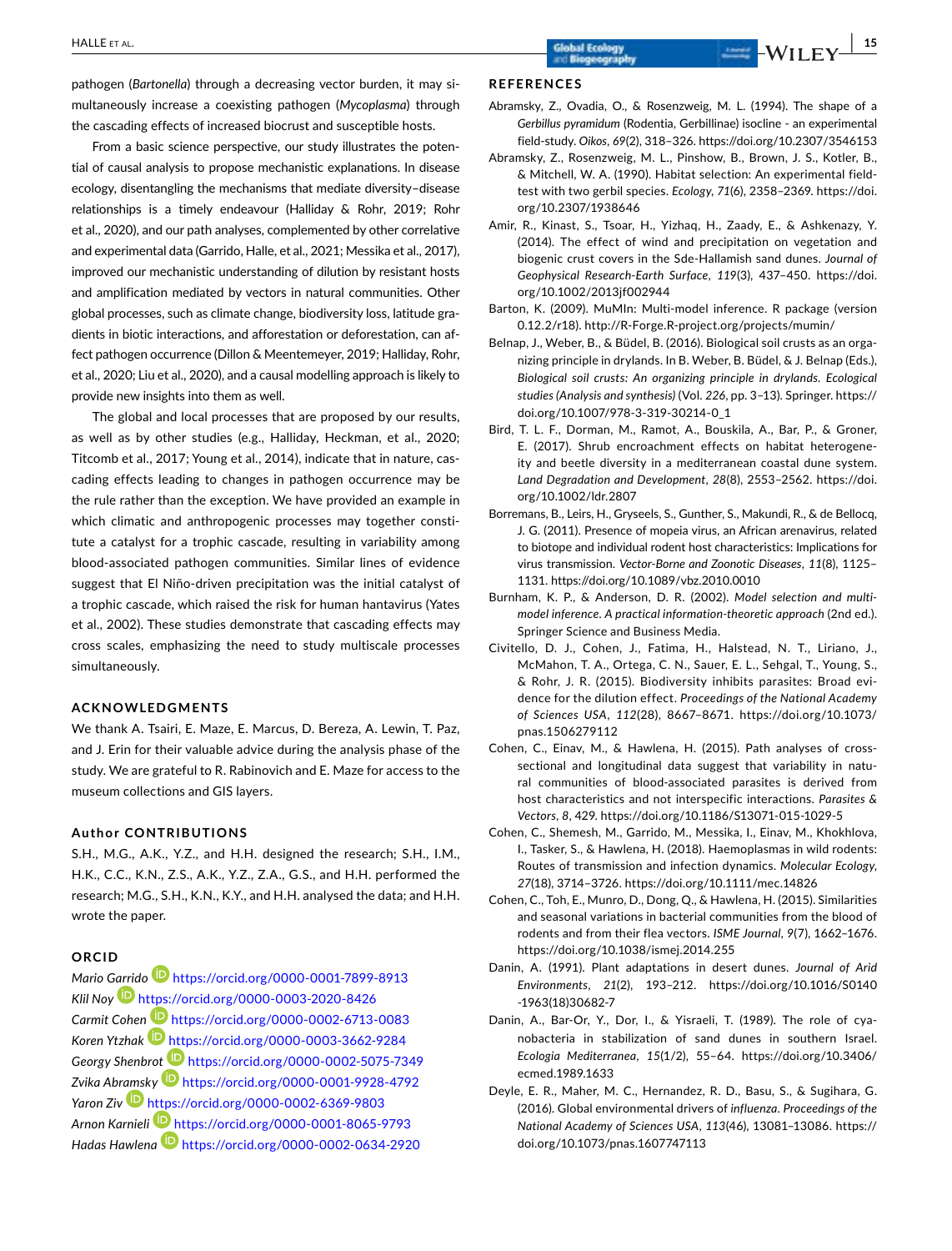- Dillon, W. W., & Meentemeyer, R. K. (2019). Direct and indirect effects of forest microclimate on pathogen spillover. *Ecology*, *100*(5), e02686. <https://doi.org/10.1002/ecy.2686>
- Eidelman, A., Cohen, C., Navarro-Castilla, Á., Filler, S., Gutiérrez, R., Bar-Shira, E., Shahar, N., Garrido, M., Halle, S., Romach, Y., Barja, I., Tasker, S., Harrus, S., Friedman, A., & Hawlena, H. (2019). The dynamics between limited-term and lifelong coinfecting bacterial parasites in wild rodent hosts. *Journal of Experimental Biology*, *222*(15), jeb203562. <https://doi.org/10.1242/jeb.203562>
- Fox, J., & Weisberg, S. (2019). *An R companion to applied regression* (3rd ed.). Sage. <https://socialsciences.mcmaster.ca/jfox/Books/Companion/>
- Garrido, M., Halle, S., Flatau, R., Cohen, C., Navarro-Castilla, A., Barja, I., & Hawlena, H. (2021). The dilution effect behind the scenes: testing the underlying assumptions of its mechanisms through quantifying the long-term dynamics and effects of a pathogen in multiple host species. *Proceedings of the Royal Society B: Biological Sciences*, *288*, e20210773.<https://doi.org/10.1098/rspb.2021.0773>
- Garrido, M., Hansen, S. K., Yaari, R., & Hawlena, H. (2021). A model selection approach to structural equation modelling: A critical evaluation and a road map for ecologists. *Methods in Ecology and Evolution*. <https://doi.org/10.1111/2041-210x.13742>
- Gavish, Y., Kedem, H., Messika, I., Cohen, C., Toh, E., Munro, D., Dong, Q., Fuqua, C., Clay, K., & Hawlena, H. (2014). Association of host and microbial species diversity across spatial scales in desert rodent communities. *PLoS One*, *9*(10), e109677. [https://doi.org/10.1371/](https://doi.org/10.1371/journal.pone.0109677) [journal.pone.0109677](https://doi.org/10.1371/journal.pone.0109677)
- Giraudoux, P., Raoul, F., Pleydell, D., Li, T., Han, X., Qiu, J., Xie, Y., Wang, H. U., Ito, A., & Craig, P. S. (2013). Drivers of *Echinococcus multilocularis* transmission in China: Small mammal diversity, landscape or climate? *PLoS Neglected Tropical Diseases*, *7*(3), e2045. [https://doi.](https://doi.org/10.1371/journal.pntd.0002045) [org/10.1371/journal.pntd.0002045](https://doi.org/10.1371/journal.pntd.0002045)
- Griffiths, E. C., Fairlie-Clarke, K., Allen, J. E., Metcalf, C. J. E., & Graham, A. L. (2015). Bottom-up regulation of malaria population dynamics in mice co-infected with lung-migratory nematodes. *Ecology Letters*, *18*(12), 1387–1396.<https://doi.org/10.1111/ele.12534>
- Haas, S. E., Cushman, J. H., Dillon, W. W., Rank, N. E., Rizzo, D. M., & Meentemeyer, R. K. (2016). Effects of individual, community, and landscape drivers on the dynamics of a wildland forest epidemic. *Ecology*, *97*(3), 649–660. <https://doi.org/10.1890/15-0767.1>
- Halliday, F. W., Heckman, R. W., Wilfahrt, P. A., & Mitchell, C. E. (2017). A multivariate test of disease risk reveals conditions leading to disease amplification. *Proceedings of the Royal Society B: Biological Sciences*, *284*(1865), 20171340. <https://doi.org/10.1098/rspb.2017.1340>
- Halliday, F. W., Heckman, R. W., Wilfahrt, P. A., & Mitchell, C. E. (2020). Eutrophication, biodiversity loss, and species invasions modify the relationship between host and parasite richness during host community assembly. *Global Change Biology*, *26*(9), 4854–4867. [https://](https://doi.org/10.1111/gcb.15165) [doi.org/10.1111/gcb.15165](https://doi.org/10.1111/gcb.15165)
- Halliday, F. W., & Rohr, J. R. (2019). Measuring the shape of the biodiversity-disease relationship across systems reveals new findings and key gaps. *Nature Communications*, *10*(1), 5032. [https://doi.](https://doi.org/10.1038/s41467-019-13049-w) [org/10.1038/s41467-019-13049-w](https://doi.org/10.1038/s41467-019-13049-w)
- Halliday, F. W., Rohr, J. R., & Laine, A. L. (2020). Biodiversity loss underlies the dilution effect of biodiversity. *Ecology Letters*, *23*(11), 1611– 1622. <https://doi.org/10.1111/ele.13590>
- Hawlena, H., Abramsky, Z., & Krasnov, B. R. (2006). Ectoparasites and age-dependent survival in a desert rodent. *Oecologia*, *148*(1), 30– 39.<https://doi.org/10.1007/s00442-005-0345-4>
- Hermas, E., Alharbi, O., Alqurashi, A., Niang, A. J., Al-Ghamdi, K., Al-Mutiry, M., & Farghaly, A. (2019). Characterisation of sand accumulations in wadi Fatmah and wadi Ash Shumaysi, KSA, using multi-source remote sensing imagery. *Remote Sensing*, *11*(23), 2824. <https://doi.org/10.3390/rs11232824>
- Hoverman, J. T., Gray, M. J., Haislip, N. A., & Miller, D. L. (2011). Phylogeny, life history, and ecology contribute to differences in amphibian

susceptibility to ranaviruses. *EcoHealth*, *8*(3), 301–319. [https://doi.](https://doi.org/10.1007/s10393-011-0717-7) [org/10.1007/s10393-011-0717-7](https://doi.org/10.1007/s10393-011-0717-7)

- Huang, Z. Y. X., Xu, C., van Langevelde, F., Ma, Y., Langendoen, T., Mundkur, T., Si, Y., Tian, H., Kraus, R. H. S., Gilbert, M., Han, G.-Z., Ji, X., Prins, H. H. T., & de Boer, W. F. (2019). Contrasting effects of host species and phylogenetic diversity on the occurrence of HPAI H5N1 in European wild birds. *Journal of Animal Ecology*, *88*(7), 1044–1053. <https://doi.org/10.1111/1365-2656.12997>
- Huete, A. R. (1988). A soil-adjusted vegetation index (SAVI). *Remote Sensing of Environment*, *25*(3), 295–309. [https://doi.](https://doi.org/10.1016/0034-4257(88)90106-X) [org/10.1016/0034-4257\(88\)90106-X](https://doi.org/10.1016/0034-4257(88)90106-X)
- Johnson, J. B., & Omland, K. S. (2004). Model selection in ecology and evolution. *Trends in Ecology and Evolution*, *19*(2), 101–108. [https://](https://doi.org/10.1016/j.tree.2003.10.013) [doi.org/10.1016/j.tree.2003.10.013](https://doi.org/10.1016/j.tree.2003.10.013)
- Johnson, P. T. J., De Roode, J. C., & Fenton, A. (2015). Why infectious disease research needs community ecology. *Science*, *349*(6252), 1259504.<https://doi.org/10.1126/science.1259504>
- Jones, K. E., Patel, N. G., Levy, M. A., Storeygard, A., Balk, D., Gittleman, J. L., & Daszak, P. (2008). Global trends in emerging infectious diseases. *Nature*, *451*(7181), 990–993. [https://doi.org/10.1038/Natur](https://doi.org/10.1038/Nature06536) [e06536](https://doi.org/10.1038/Nature06536)
- Jousimo, J., Tack, A. J., Ovaskainen, O., Mononen, T., Susi, H., Tollenaere, C., & Laine, A. L. (2014). Disease ecology. Ecological and evolutionary effects of fragmentation on infectious disease dynamics. *Science*, *344*(6189), 1289–1293. [https://doi.org/10.1126/scien](https://doi.org/10.1126/science.1253621) [ce.1253621](https://doi.org/10.1126/science.1253621)
- Karnieli, A. (1997). Development and implementation of spectral crust index over dune sands. *International Journal of Remote Sensing*, *18*(6), 1207–1220.<https://doi.org/10.1080/014311697218368>
- Kedem, H., Cohen, C., Messika, I., Einav, M., Pilosof, S., & Hawlena, H. (2014). Multiple effects of host species diversity on co-existing host-specific and host-opportunistic microbes. *Ecology*, *95*, 1173– 1183. <https://doi.org/10.1890/13-0678.1>
- Kilpatrick, A. M., Daszak, P., Jones, M. J., Marra, P. P., & Kramer, L. D. (2006). Host heterogeneity dominates west Nile virus transmission. *Proceedings of the Royal Society B: Biological Sciences*, *273*(1599), 2327–2333. <https://doi.org/10.1098/rspb.2006.3575>
- Krasnov, B. R., Hastriter, M. W., Medvedev, S. G., Shenbrot, G. I., Khokhlova, I. S., & Vatschenok, V. S. (1999). Additional records of fleas (Siphonaptera) on wild rodents in the southern part of Israel. *Israel Journal of Zoology*, *45*(3), 333–340. [https://doi.](https://doi.org/10.1080/00212210.1999.10689003) [org/10.1080/00212210.1999.10689003](https://doi.org/10.1080/00212210.1999.10689003)
- Krasnov, B., Khokhlova, I., & Shenbrot, G. (2002). The effect of host density on ectoparasite distribution: An example of a rodent parasitized by fleas. *Ecology*, *83*(1), 164–175.
- Krebs, C. J., Keller, B. L., & Tamarin, R. H. (1969). *Microtus* population biology: Demographic changes in fluctuating populations of *M. ochrogaster* and *M. pennsylvanicus* in southern Indiana. *Ecology*, *50*, 587– 607. <https://doi.org/10.2307/1936248>
- Lacroix, C., Jolles, A., Seabloom, E. W., Power, A. G., Mitchell, C. E., & Borer, E. T. (2014). Non-random biodiversity loss underlies predictable increases in viral disease prevalence. *Journal of the Royal Society Interface*, *11*(92), 20130947.<https://doi.org/10.1098/rsif.2013.0947>
- Leibold, M. A., Holyoak, M., Mouquet, N., Amarasekare, P., Chase, J. M., Hoopes, M. F., Holt, R. D., Shurin, J. B., Law, R., Tilman, D., Loreau, M., & Gonzalez, A. (2004). The metacommunity concept: A framework for multi-scale community ecology. *Ecology Letters*, *7*(7), 601– 613.<https://doi.org/10.1111/j.1461-0248.2004.00608.x>
- Li, D. J., Xu, D. Y., Wang, Z. Y., You, X. G., Zhang, X. Y., & Song, A. L. (2018). The dynamics of sand-stabilization services in Inner Mongolia, China from 1981 to 2010 and its relationship with climate change and human activities. *Ecological Indicators*, *88*, 351–360. [https://doi.](https://doi.org/10.1016/j.ecolind.2018.01.018) [org/10.1016/j.ecolind.2018.01.018](https://doi.org/10.1016/j.ecolind.2018.01.018)
- Liu, X., Chen, F., Lyu, S. M., Sun, D. X., & Zhou, S. R. (2018). Random species loss underestimates dilution effects of host diversity on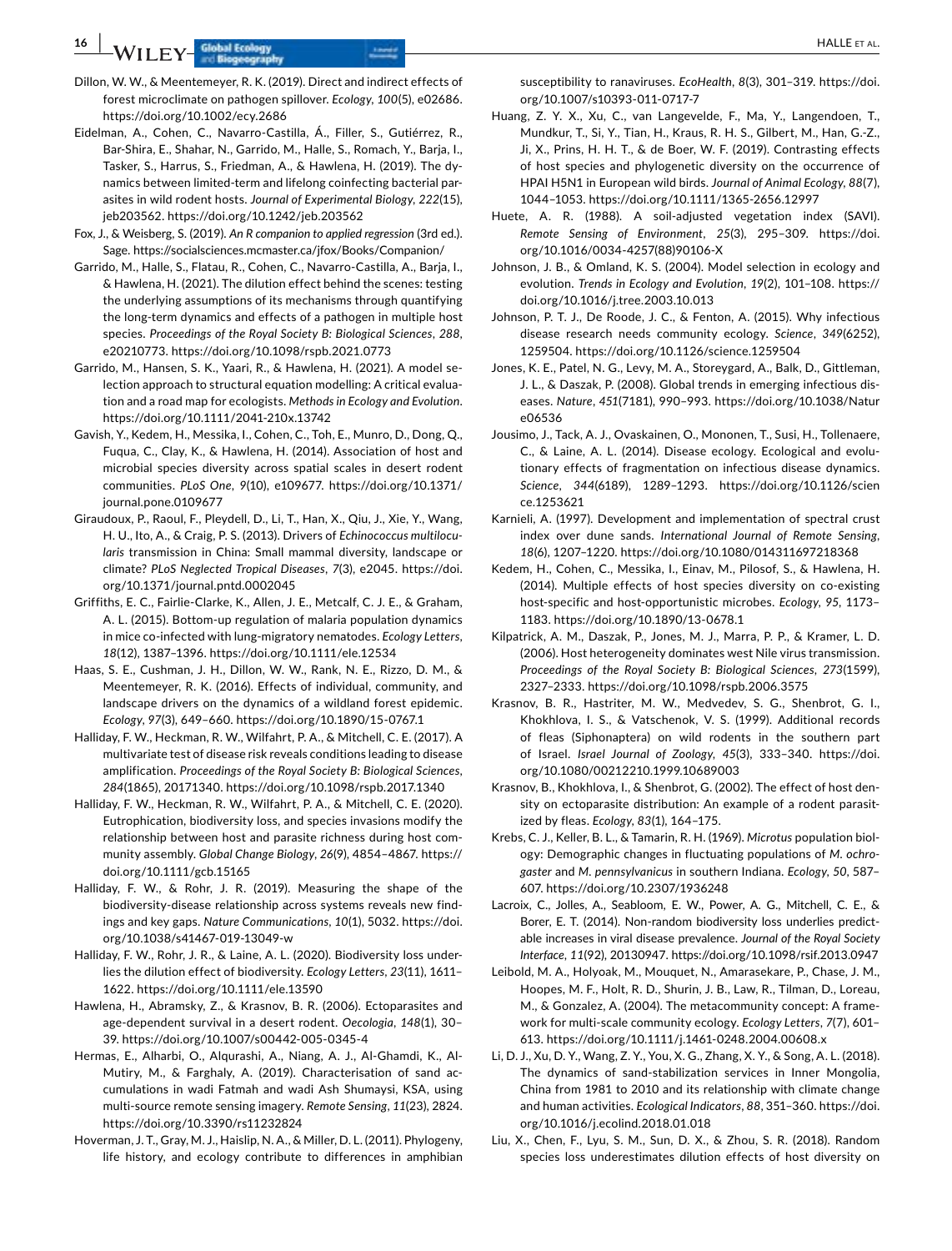foliar fungal diseases under fertilization. *Ecology and Evolution*, *8*(3), 1705–1713. <https://doi.org/10.1002/ece3.3749>

- Liu, X., Chen, L. F., Liu, M., Garcia-Guzman, G., Gilbert, G. S., & Zhou, S. R. (2020). Dilution effect of plant diversity on infectious diseases: Latitudinal trend and biological context dependence. *Oikos*, *129*(4), 457–465. <https://doi.org/10.1111/oik.07027>
- LoGiudice, K., Duerr, S. T. K., Newhouse, M. J., Schmidt, K. A., Killilea, M. E., & Ostfeld, R. S. (2008). Impact of host community composition on Lyme disease risk. *Ecology*, *89*(10), 2841–2849. [https://doi.](https://doi.org/10.1890/07-1047.1) [org/10.1890/07-1047.1](https://doi.org/10.1890/07-1047.1)
- Ma, W. Y., Wang, X. M., Zhou, N., & Jiao, L. L. (2017). Relative importance of climate factors and human activities in impacting vegetation dynamics during 2000–2015 in the Otindag Sandy Land, northern China. *Journal of Arid Land*, *9*(4), 558–567. [https://doi.org/10.1007/](https://doi.org/10.1007/s40333-017-0062-y) [s40333-017-0062-y](https://doi.org/10.1007/s40333-017-0062-y)
- Magnusson, M., Fischhoff, I. R., Ecke, F., Hornfeldt, B., & Ostfeld, R. S. (2020). Effect of spatial scale and latitude on diversity-disease relationships. *Ecology*, *101*(3), e02955. [https://doi.org/10.1002/](https://doi.org/10.1002/ecy.2955) [ecy.2955](https://doi.org/10.1002/ecy.2955)
- Messika, I., Garrido, M., Kedem, H., China, V., Gavish, Y., Dong, Q., Fuqua, C., Clay, K., & Hawlena, H. (2017). From endosymbionts to host communities: Factors determining the reproductive success of arthropod vectors. *Oecologia*, *184*(4), 859–871. [https://doi.](https://doi.org/10.1007/s00442-017-3906-4) [org/10.1007/s00442-017-3906-4](https://doi.org/10.1007/s00442-017-3906-4)
- Morick, D., Krasnov, B. R., Khokhlova, I. S., Gottlieb, Y., & Harrus, S. (2011). Investigation of *Bartonella* acquisition and transmission in *Xenopsylla ramesis* fleas (Siphonaptera: Pulicidae). *Molecular Ecology*, *20*(13), 2864–2870. <https://doi.org/10.1111/j.1365-294X.2011.05033.x>
- Nakagawa, S., & Cuthill, I. C. (2007). Effect size, confidence interval and statistical significance: A practical guide for biologists. *Biological Reviews*, *82*(4), 591–605. [https://doi.](https://doi.org/10.1111/j.1469-185X.2007.00027.x) [org/10.1111/j.1469-185X.2007.00027.x](https://doi.org/10.1111/j.1469-185X.2007.00027.x)
- Neerinckx, S. B., Peterson, A. T., Gulinck, H., Deckers, J., & Leirs, H. (2008). Geographic distribution and ecological niche of plague in sub-Saharan Africa. *International Journal of Health Geographics*, *7*, 54.<https://doi.org/10.1186/1476-072x-7-54>
- Noy, K., Ohana-Levi, N., Panov, N., Silver, M., & Karnieli, A. (2021). A long-term spatiotemporal analysis of biocrusts across a diverse arid environment: The case of the Israeli-Egyptian sandfield. *Science of the Total Environment*, *774*, e145154. [https://doi.org/10.1016/j.](https://doi.org/10.1016/j.scitotenv.2021.145154) [scitotenv.2021.145154](https://doi.org/10.1016/j.scitotenv.2021.145154)
- Plowright, R. K., Sokolow, S. H., Gorman, M. E., Daszak, P., & Foley, J. E. (2008). Causal inference in disease ecology: Investigating ecological drivers of disease emergence. *Frontiers in Ecology and the Environment*, *6*(8), 420–429. <https://doi.org/10.1890/070086>
- Qiao, J., Zhao, W., Xie, X., Liu, G., Ye, X., Chu, Y., He, H., & Dong, M. (2012). Variation in plant diversity and dominance across dune fixation stages in the Chinese steppe zone. *Journal of Plant Ecology*, *5*(3), 313–319. <https://doi.org/10.1093/jpe/rtr032>
- Qin, Z., Li, W., Burgheimer, J., & Karnieli, A. (2006). Quantitative estimation of land cover structure in an and region across the Israel-Egypt border using remote sensing data. *Journal of Arid Environments*, *66*(2), 336–352. <https://doi.org/10.1016/j.jaridenv.2005.11.003>
- R Core Team. (2013). *R: A language and environment for statistical computing*. R Foundation for Statistical Computing. [http://www.R-proje](http://www.R-project.org/) [ct.org/](http://www.R-project.org/)
- Reed, S. C., Delgado-Baquerizo, M., & Ferrenberg, S. (2019). Biocrust science and global change. *New Phytologist*, *223*(3), 1047–1051. <https://doi.org/10.1111/nph.15992>
- Rohr, J. R., Civitello, D. J., Halliday, F. W., Hudson, P. J., Lafferty, K. D., Wood, C. L., & Mordecai, E. A. (2020). Towards common ground in the biodiversity-disease debate. *Nature Ecology & Evolution*, *4*(1), 24–33.<https://doi.org/10.1038/s41559-019-1060-6>
- Roskin, J., Katra, I., & Blumberg, D. G. (2013). Late Holocene dune mobilizations in the northwestern Negev dunefield, Israel: A response

to combined anthropogenic activity and short-term intensified windiness. *Quaternary International*, *303*, 10–23. [https://doi.](https://doi.org/10.1016/j.quaint.2012.10.034) [org/10.1016/j.quaint.2012.10.034](https://doi.org/10.1016/j.quaint.2012.10.034)

- Siegal, Z., Tsoar, H., & Karnieli, A. (2013). Effects of prolonged drought on the vegetation cover of sand dunes in the NW Negev Desert: Field survey, remote sensing and conceptual modeling. *Aeolian Research*, *9*, 161–173. <https://doi.org/10.1016/j.aeolia.2013.02.002>
- Sweet, S. A., & Grace-Martin, K. A. (2011). *Data analysis with SPSS. A first course in applied statistics* (4th ed.). Pearson.
- Tersago, K., Verhagen, R., & Leirs, H. (2011). Temporal variation in individual factors associated with hantavirus infection in bank voles during an epizootic: Implications for Puumala virus transmission dynamics. *Vector-Borne and Zoonotic Diseases*, *11*(6), 715–721. [https://](https://doi.org/10.1089/vbz.2010.0007) [doi.org/10.1089/vbz.2010.0007](https://doi.org/10.1089/vbz.2010.0007)
- Titcomb, G., Allan, B. F., Ainsworth, T., Henson, L., Hedlund, T., Pringle, R. M., Palmer, T. M., Njoroge, L., Campana, M. G., Fleischer, R. C., Mantas, J. N., & Young, H. S. (2017). Interacting effects of wildlife loss and climate on ticks and tick-borne disease. *Proceedings of the Royal Society B: Biological Sciences*, *284*(1862), 20170475. [https://](https://doi.org/10.1098/rspb.2017.0475) [doi.org/10.1098/rspb.2017.0475](https://doi.org/10.1098/rspb.2017.0475)
- Titcomb, G. C., Jerde, C. L., & Young, H. S. (2019). High-throughput sequencing for understanding the ecology of emerging infectious diseases at the wildlife-human interface. *Frontiers in Ecology and Evolution*, *7*, 126. <https://doi.org/10.3389/fevo.2019.00126>
- Tsoar, H. (2004). Sand dunes mobility and stability in relation to climate. *Physica A: Statistical Mechanics and its Applications*, *357*(1), 50–56. <https://doi.org/10.1016/j.physa.2005.05.067>
- Vadell, M. V., Villafane, I. E. G., & Carbajo, A. E. (2020). Hantavirus infection and biodiversity in the Americas. *Oecologia*, *192*(1), 169–177. <https://doi.org/10.1007/s00442-019-04564-0>
- Wagner, C. E., Harmon, L. J., & Seehausen, O. (2014). Cichlid speciesarea relationships are shaped by adaptive radiations that scale with area. *Ecology Letters*, *17*(5), 583–592. [https://doi.org/10.1111/](https://doi.org/10.1111/ele.12260) [ele.12260](https://doi.org/10.1111/ele.12260)
- Wood, C. L., Lafferty, K. D., DeLeo, G., Young, H. S., Hudson, P. J., & Kuris, A. M. (2014). Does biodiversity protect humans against infectious disease? *Ecology*, *95*(4), 817–832. [https://doi.](https://doi.org/10.1890/13-1041.1) [org/10.1890/13-1041.1](https://doi.org/10.1890/13-1041.1)
- Wood, C. L., McInturff, A., Young, H. S., Kim, D., & Lafferty, K. D. (2017). Human infectious disease burdens decrease with urbanization but not with biodiversity. *Philosophical Transactions of the Royal Society B: Biological Sciences*, *372*(1722), 20160122.<https://doi.org/10.1098/rstb.2016.0122>
- Wootton, J. T. (1994). Predicting direct and indirect effects: An integrated approach using experiments and path analysis. *Ecology*, *75*(1), 151–165. <https://doi.org/10.2307/1939391>
- Yates, T. L., Mills, J. N., Parmenter, C. A., Ksiazek, T. G., Parmenter, R. R., Vande Castle, J. R., Calisher, C. H., Nichol, S. T., Abbott, K. D., Young, J. C., Morrison, M. L., Beaty, B. J., Dunnum, J. L., Baker, R. J., Salazar-Bravo, J., & Peters, C. J. (2002). The ecology and evolutionary history of an emergent disease: Hantavirus pulmonary syndrome. *BioScience*, *52*(11), 989–998.
- Young, H. S., Dirzo, R., Helgen, K. M., McCauley, D. J., Billeter, S. A., Kosoy, M. Y., Osikowicz, L. M., Salkeld, D. J., Young, T. P., & Dittmar, K. (2014). Declines in large wildlife increase landscape-level prevalence of rodent-borne disease in Africa. *Proceedings of the National Academy of Sciences USA*, *111*(19), 7036–7041. [https://doi.](https://doi.org/10.1073/pnas.1404958111) [org/10.1073/pnas.1404958111](https://doi.org/10.1073/pnas.1404958111)
- Zaitzove-Raz, M., Comay, O., Motro, Y., & Dayan, T. (2020). Barn owls as biological control agents: Potential risks to non-target rare and endangered species. *Animal Conservation*, *23*(6), 646–659. [https://](https://doi.org/10.1111/acv.12576) [doi.org/10.1111/acv.12576](https://doi.org/10.1111/acv.12576)
- Zhang, J., Zhao, H., Zhang, T., Zhao, X., & Drake, S. (2005). Community succession along a chronosequence of vegetation restoration on sand dunes in Horqin sandy land. *Journal of Arid Environments*, *62*(4), 555–566. <https://doi.org/10.1016/j.jaridenv.2005.01.016>